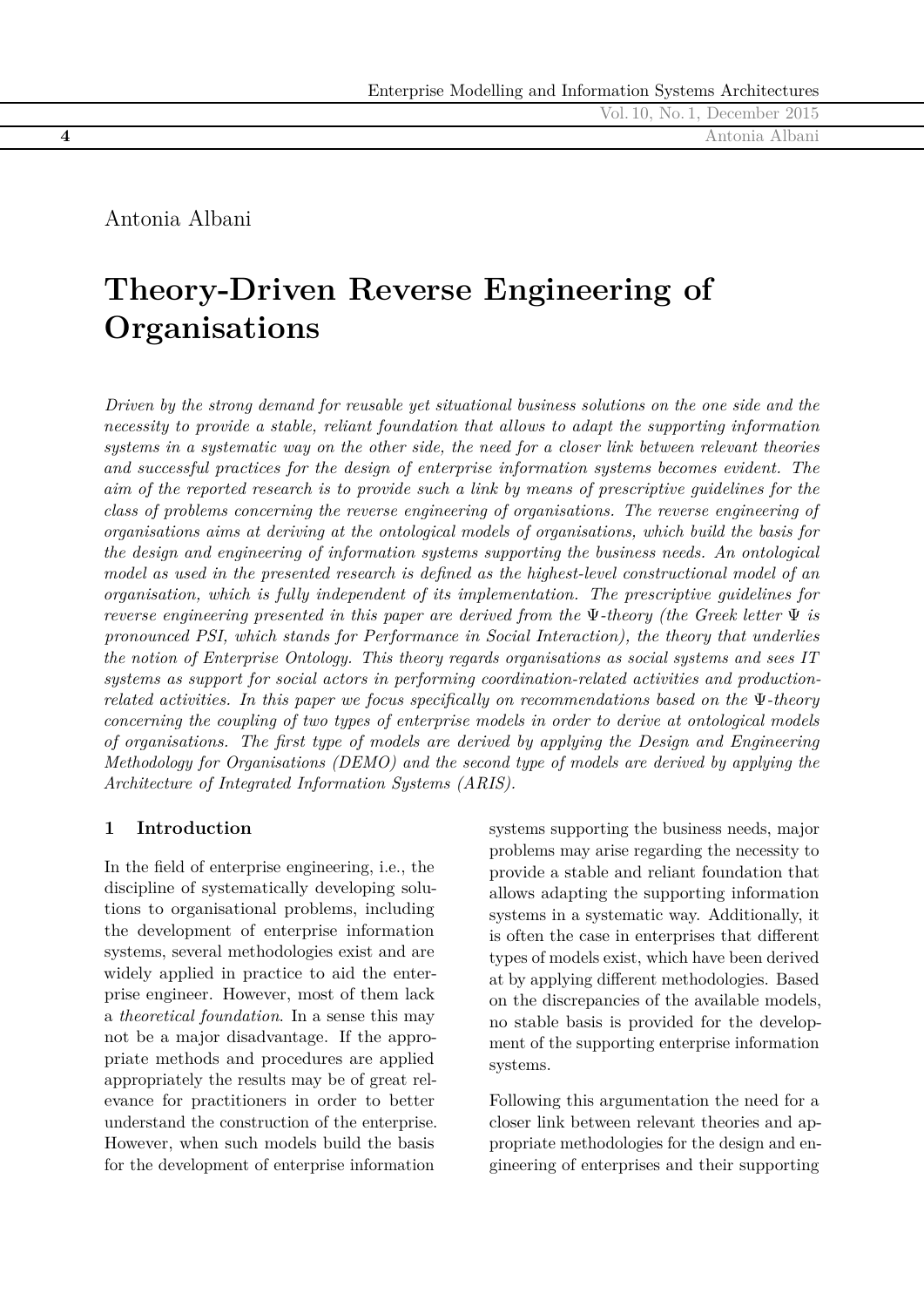Theory-Driven Reverse Engineering of Organisations **5**

information systems becomes evident. The aim of our research is therefore to provide such a link by means of *recommendations based on theory guiding the reverse engineering process*. The theory we use in our research is the  $\Psi$ -theory (the Greek letter  $\Psi$  is pronounced PSI, and stands for Performance in Social Interaction) (Dietz 2006a), which is the starting point for profoundly understanding the organisation of an enterprise. The resulting essential enterprise models are called Enterprise Ontology (Dietz 2006a). The Enterprise Ontology provides the highest-level constructional models of an organisation – also called ontological models – which are completely independent of their implementations. The ontological models of an organisation build the basis for the design and engineering process of the supporting information systems. With the application of the guidelines, which we derive from the Ψ-theory, we show how far mainly practically proven approaches can be theoretically grounded aiming at providing a coherent, consistent, and comprehensible foundation for actual solution engineering in practice. Our research goes beyond existing work, where either too general or too specific recommendations are given – if prescriptive recommendations are provided at all. Existing work is mainly focusing on the definition of notations for enterprise modelling or on the development of artefacts (e.g., enterprise models), and not on the definition of guidelines.

In this paper we present results on how models, which are derived at by applying the Architecture of Integrated Information Systems (ARIS) (Scheer 2000), can be theoretically founded allowing for the coupling of models, which are derived at by applying the Design and Engineering Methodology for Organisations (DEMO) (Dietz 2006a). Since the DEMO methodology implements the Ψtheory by means of constructs, models and methods, instantiating the design rules provided by the  $\Psi$ -theory, the resulting models are

already theoretically sound. There is no need to further improve those models.

The necessity of coupling ARIS and DEMO models as presented in this paper arose from the need of two national service centres at the ministry of the national government in the Netherlands. Both centres have their own models for describing their part of the organisation, but since both types of models – ARIS as well as DEMO models – deal with content of the same organisation, it was expected that connecting them could be very beneficial for having one sound ontological model of the organisation part. The investigation for the coupling of both types of models in a consistent way was therefore aimed at.

The paper is structured as follows. In Sect. 2 we discuss the different types of available theories and illustrate why we have chosen the Ψ-theory as a theoretical base to derive at the presented guidelines. In Sect. 3 our notion of reverse engineering, design and engineering is given and the research question is formulated based on it. In Sect. 4 the Ψ-theory is introduced. The prescriptive guidelines are presented in Sect. 5. Those guidelines are based on the Ψ-theory and allow for the coupling of DEMO and ARIS models. Since the presented research was conducted in cooperation with a governmental agency in the Netherlands, an overview of the case study and the evaluation of the results are presented in Sect. 6 and information about the applicability of the approach is given in Sect. 7. The summary and an outlook on future research can be found in Sect. 8.

# **2 Related Work**

Theories are discussed, developed and applied in many disciplines. In general, five relevant types of theories can be distinguished according to Gregor (2002): *Theory for Analysing and Describing, Theory for Understanding, Theory for Predicting, Theory for Explaining and Predicting, and the Theory for*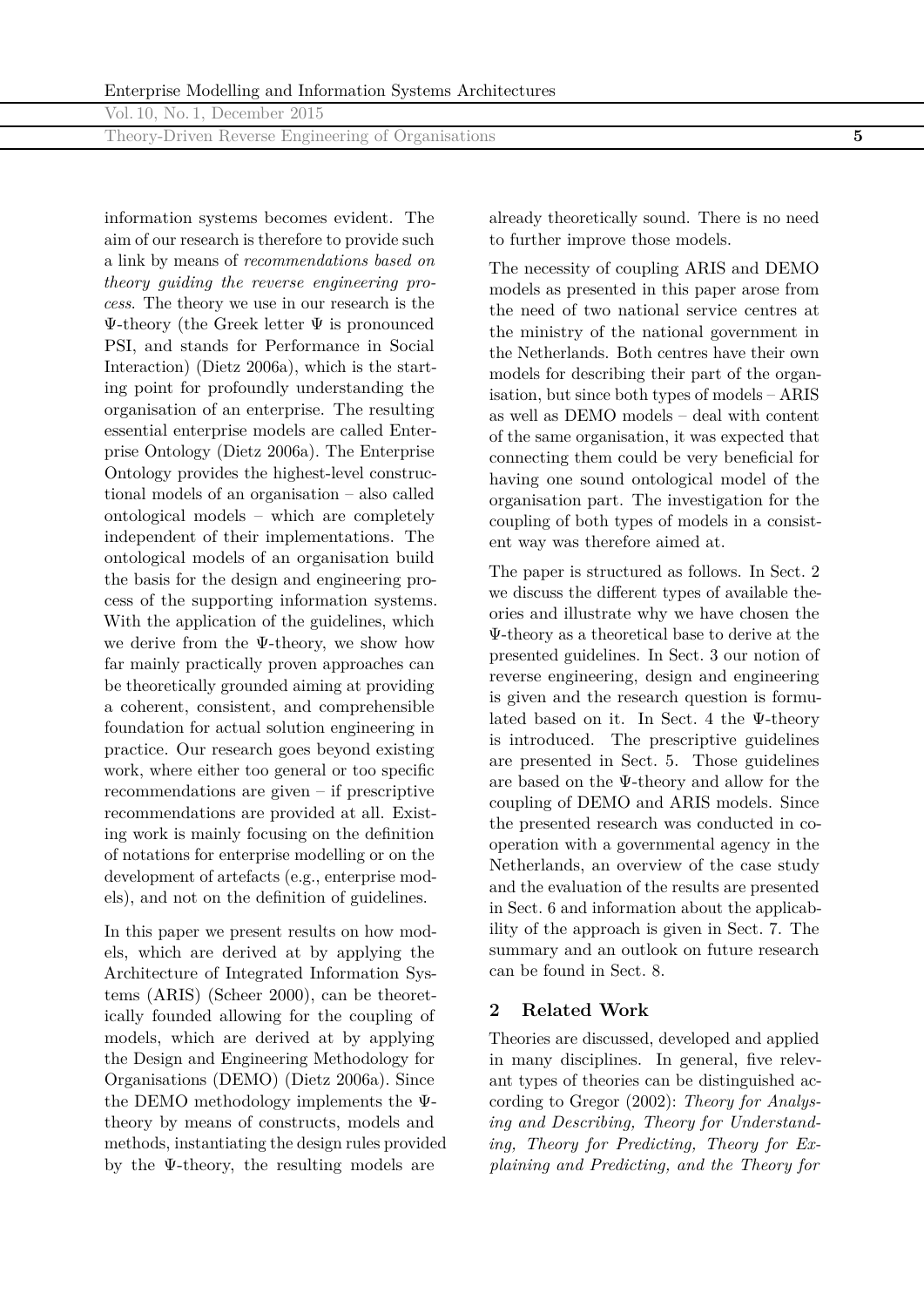Vol. 10, No. 1, December 2015 **6** Antonia Albani

*Design and Action*. While *theories for analysing and describing* focus on the 'what is' in order to describe or classify specific characteristics of individuals, groups, situations, or events, *theories for understanding* explain 'how' and 'why' something occurred. *Theories for predicting* say 'what will be' aiming at predict outcomes from a set of explanatory factors, without necessarily understanding or explaining the causal connections between the dependent and independent variables (Gregor 2002). To many people, *theories for explaining and predicting* are the 'real' theories, since they address 'what is', 'how', 'why' and 'what will be. This type of theory implies both prediction and understanding of the underlying causes as well as a good description of the theoretical construct (Gregor 2002). Authorities, such as Dubin (1978) advocate this type of theory. The last type of theory mentioned is *theory for design and action*. This is a normative or prescriptive type of theory. It gives guidelines and/or principles that can be followed in practice.

Since the information systems discipline is concerned with the effective design, delivery, use and impact of information technology in organisations and society (Avison and Fitzgerald 2002) and, as discussed in the introduction, guidelines are often missing, we focus on this type of theory for our research. The value of an information system design theory is to reduce developers' uncertainty by restricting the range of allowable system features and development activities to a more manageable set, thereby increasing the reliability of the development process and the likelihood of success (Walls et al. 1992). Design theory concerns both, how to undertake the building of an artefact (development process), and what the artefact should look like when built (design principles) (Gregor 2002). According to Gregor (2002) 'it must be able to articulate the principles instantiated in the method,

tool, process, or design. It is the articulation, whether in natural language, diagrams or similar, that constitutes the design theory'. Walls et al. (1992) state that an information systems design theory has two distinctive characteristics: a theoretical base and an explicit guidance for practitioners. Gregor goes even a step further and says that an information system design theory should have well-defined constructs, definitions and propositions that both explain and predict phenomena (Gregor 2002).

Known examples of design theories for information systems are introduced e.g., by Walls et al. defining an information system design theory for Vigilant Executive Information Systems (Walls et al. 1992), and by Markus et al. (2002) defining a design theory for Systems that Support Emergent Knowledge Processes. The guidelines provided in information systems design theories known to us are mostly domain specific. We aim instead at providing basic guidelines for modelling an organisation and therefore facilitate the development of its supporting enterprise information systems.

We follow the recommendations of Walls et al. and build our guidelines on a theoretical base, which is provided by means of the Ψ-theory (Dietz 2006a). The Ψ-theory is a theory for understanding organisations, defining human communication as being the root of information and social action. The Ψ-theory defines elementary concepts and interdependencies for actions in organisations, focusing specifically on the coordination and production acts between actor roles. The emphasis is on essential acts, which are implementation independent acts. This emphasis helps in understanding the fundamental commitments subjects enter into or comply with regarding the products/services they bring about in cooperation.

The Ψ-theory focuses on the use of language to achieve agreement and mutual understanding. As defined by Dietz  $(2010)$  the Ψ-theory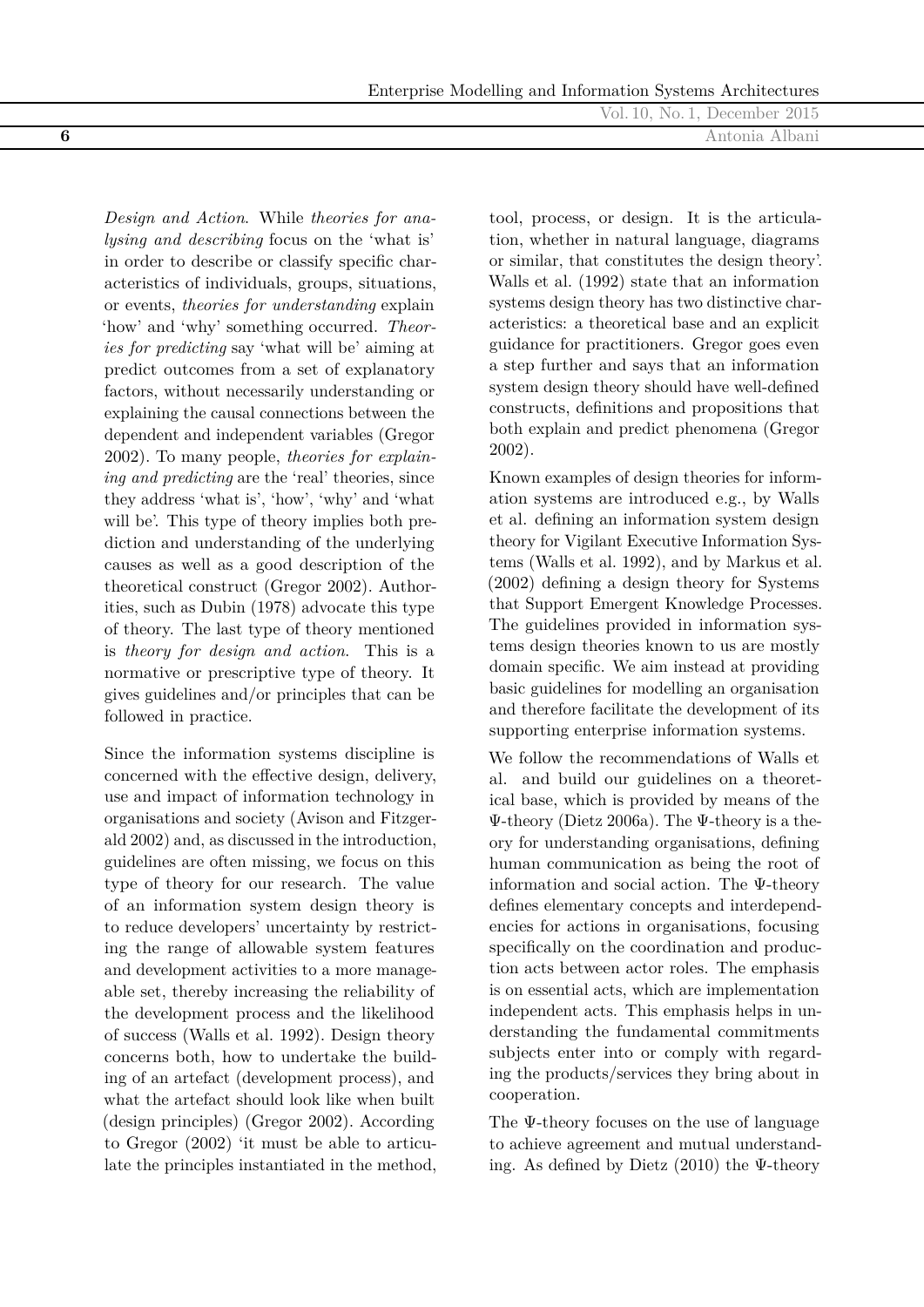Theory-Driven Reverse Engineering of Organisations **7**

bridges the gap between information systems engineering and the organisational sciences in providing answers to questions like 'how can the immense complexity of organisations be made intellectually manageable' or 'what is the common core of information, action and organisation?' The Ψ-theory contributes specifically to the explanation of how and why people cooperate, namely by entering into and complying with commitments. By applying the Ψ-theory one can disentangle the essential knowledge of the construction and the operation of the organisation of an enterprise and make communication in organisation becoming transparent.

Amongst others, the Ψ-theory (Dietz 2006a) finds its roots in Language Philosophy, in particular the Language Action Perspective (LAP) (Crawford 2006; Flores and Ludlow 1980; Goldkuhl and Lyytinen 1982) and in Systemic Ontology (Bunge 1979). A complete overview of the theory is available in the book (Dietz 2006a) and the papers (Dietz 2006b; Dietz and Albani 2005; Dietz and Hoogervorst 2007, 2008).

To our knowledge, one of the few enterprise engineering approaches, which are explicitly based on theory is the DEMO methodology (Dietz 2006a). DEMO is an approach that focuses on modelling the essential features of an organisation and is based on the Ψ-theory. Many other enterprise engineering approaches exist but most of them completely lack a theoretical foundation. Worth mentioning are e.g., the *ARIS Platform for Business Process Management* (Scheer 2000) and the *Business Process Re(Engineering)* approach (e.g., cf. Davenport 1993; Davenport and Short 1990; Hammer 1990; Hammer and Champy 1993), which has been established in the early 1990ies. Some approaches, such as the *Business Engineering* approach (Österle and Winter 2003) or the *Work System* approach of Alter (2006, 2009) claim to be founded in theory, namely the theory of hierarchical systems

(e.g., cf. Mesarovic et al. 1970) and the systems theory (Checkland 1999) respectively, but these theoretical foundations seem not to be appropriate and/or sound. For an overview and comparison of the different enterprise engineering methodologies we refer e.g., to Ilnseher (2007).

As e.g., mentioned in Albani and Dietz (2011), a missing theoretical foundation may result in incoherent (i.e., the parts do not constitute an integral whole), inconsistent (i.e., contradictions and irregularities may exist), incomprehensive (i.e., not all relevant issues are dealt with), not concise (i.e., models do contain superfluous matters) and unessential models (i.e., the models do not only model the essence, according to the system category, but focus also on realisation and implementation issues).

The advantages of implementing the Ψ-theory as e.g., in the DEMO methodology, directed us to the hypotheses, that the  $\Psi$ -theory can lead us to general guidelines supporting the reverse engineering of organisations allowing for accomplishing enterprise information system engineering. Such guidelines may then help us to make enterprise engineering approaches, not based on theory but widely used in practice, theoretically sound, or to allow for the coupling of different types of models in a theoretically sound way. Gehlert et al. (2009) also stress the necessity for integrating theories into the design research process. As stated in Winter (2008) 'it is important to understand the artefact types of information system research not as separate concepts, but as an interdependent system. Chmielewicz's (1994) classification of research approaches in social sciences may serve as a foundation to explain such dependencies. Chmielewicz differentiates between ontology building, theory building, technology, and philosophy. The respective artefact types are concepts, cause-effect relations, means-ends relations, and normative statements. Illustrations of his taxonomy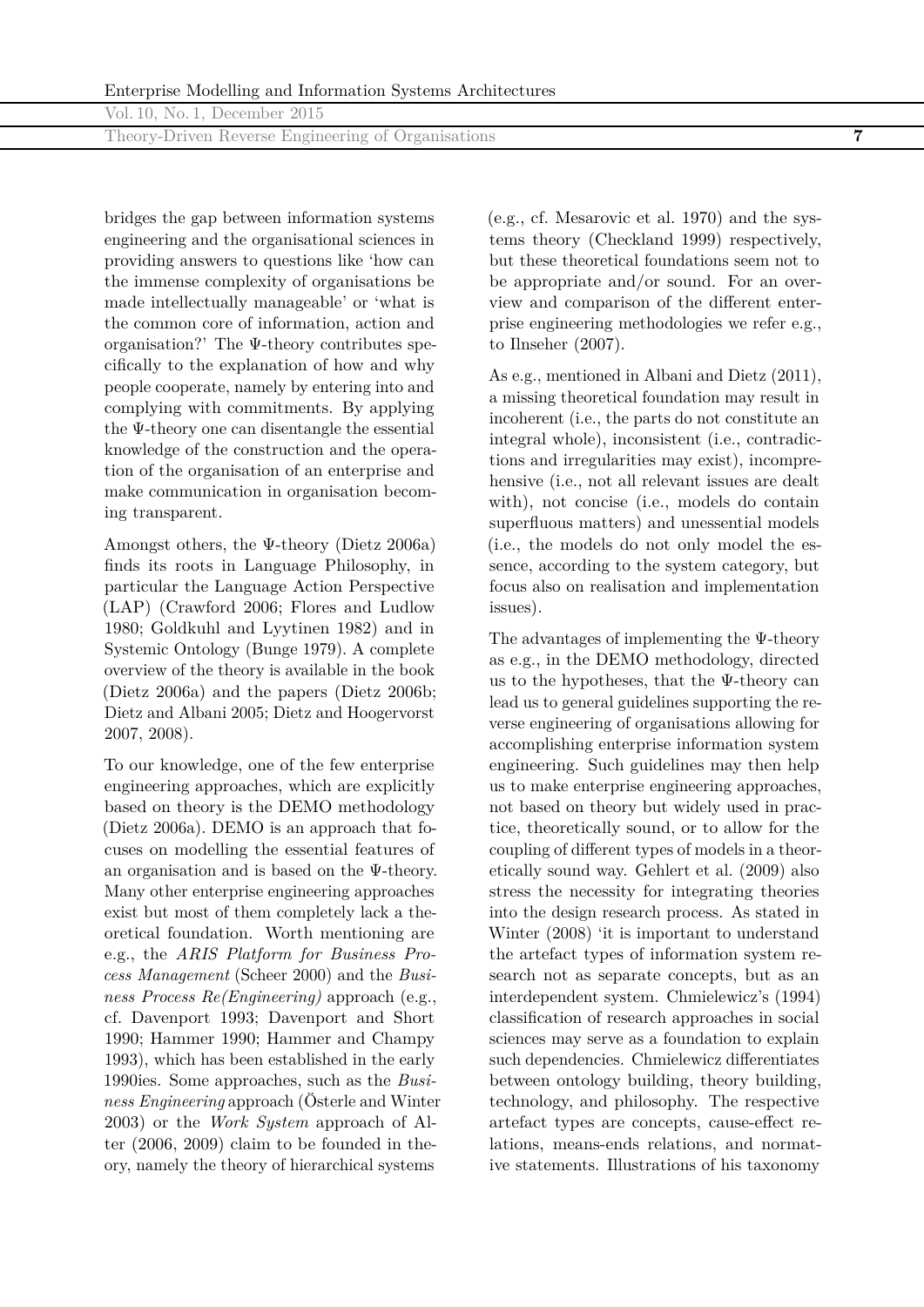Vol. 10, No. 1, December 2015 **8** Antonia Albani

usually use the pyramid metaphor: Applicable ontology and meta models constitute the foundation for formulating theories. Valid theories should constitute the foundation for the design of useful artefacts. A "technology", which has been systematically developed and is theory-based then constitutes the foundation for choosing desirable ends, i.e., for normative actions'. By linking theory with artefact construction, we aim at providing a coherent, consistent, and comprehensible foundation for actual solution engineering in practice.

# **3 Research Question and Notion of Reverse Engineering**

Before detailing the research question, we would like to explain the notions of *reverse engineering* that we apply in this research. In any design situation, two distinct systems are involved, called the *using system* and the *object system*. The object system is the system to be developed. When deployed, it supports the using system. Next, in designing a system (of any kind) both the functional and the constructional perspective on systems are relevant (Dietz and Albani 2005). Figure 1 exhibits the basic steps and context of the process of developing the object system, collectively called the *Generic System Development Process* (Dietz 2008).



*Figure 1: Generic System Development Process (Dietz 2008)*

The using system could e.g., be an enterprise, and the object system some enterprise information system, supporting the business activities executed within the enterprise. The starting point is the need by the using system of a supporting system (the object system). Using systems include all stakeholders that contribute to the requirements, therefore include also the owners of the object system. By nature, the need for a supporting system stems from the construction of the using system. Ideally, the basis for the design phase is the *ontological model* of the using system (Dietz 2006a), which is the fully implementation independent constructional model of the enterprise. The process of reconstructing the ontological model of the using system from its implementation model is called *reverse engineering*. The *design phase* starts with designing the function of the object system, expressed in a black-box model of the system. This means that the specific function of the object system does not contain any information about the construction of the object system. There are two main inputs for this step. One is the set of functional requirements stemming from the needs by the using system. These requirements regard the required business services and are for a specific system. The other main input is the set of functional principles that apply to the design of the object system. Indeed, principles are also requirements, but general requirements. They are part of the architecture that is applicable to the class of systems to which the object system belongs (Note. We apply here the prescriptive notion of architecture, as proposed in Hoogervorst 2004). The next basic design step is the design of the construction of the object system. There are two main inputs for this design step, in addition to the designed function of the system, i.e., the blackbox model that is arrived at in the first design step. One input is the constructional (often also called non-functional) requirements. The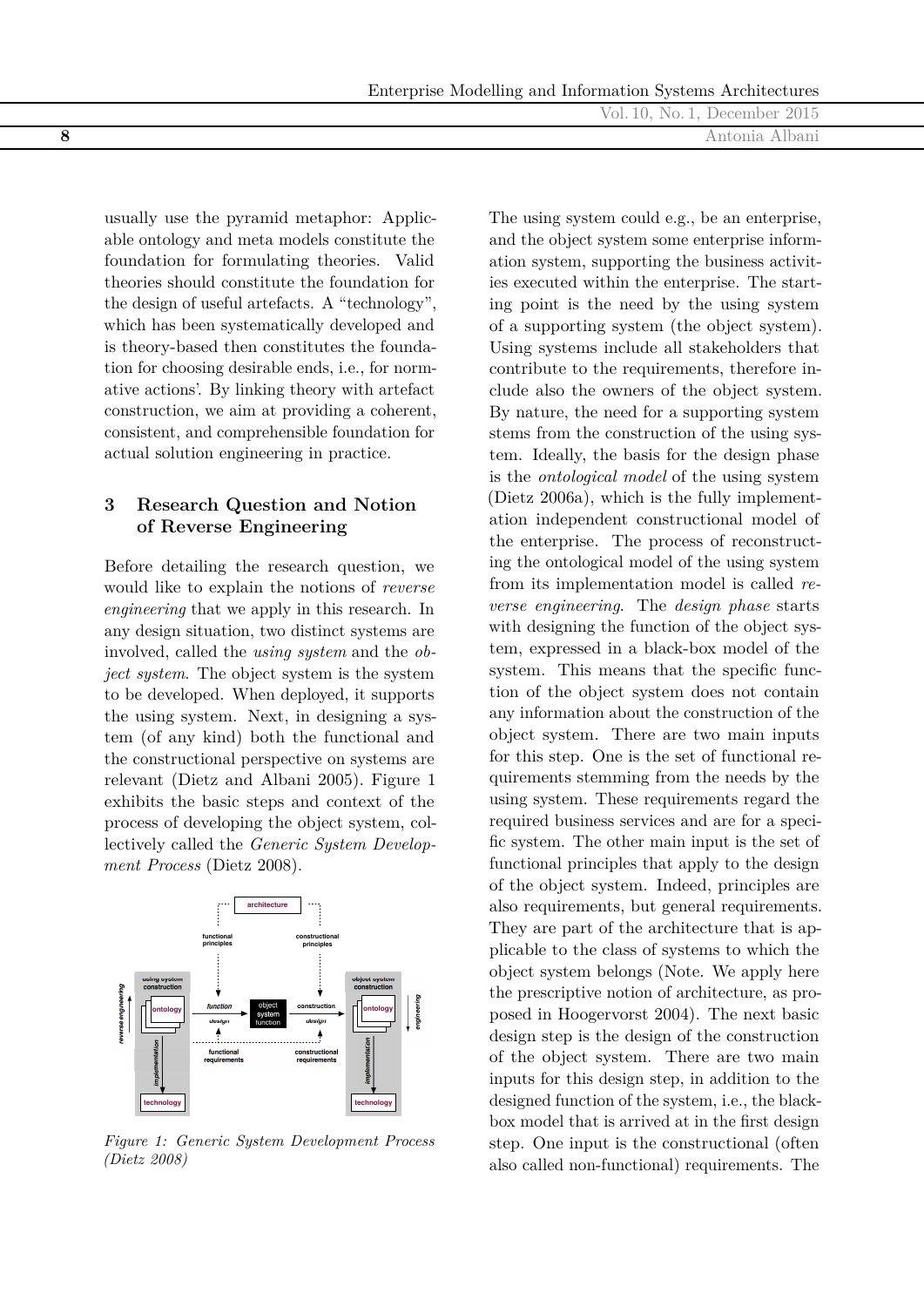Theory-Driven Reverse Engineering of Organisations **9**

other one is the set of constructional principles that apply to the design of the object system. They constitute the other part of the architecture that is applicable to the class of systems to which the object system belongs. A thorough analysis of the resulting whitebox model must guarantee that building the information system is feasible, given the available technology. The actual process of designing is not one (large) function design step, followed by one (large) construction design step, but rather a sequence of (small) alternating analysis (function design) and synthesis (construction design) steps. After having designed a system, it has to be engineered. Engineering consists basically of producing a coherent and consistent ordered set of white-box models of the object system. The 'lowest' one is commonly called the implementation model. This model can straightforwardly be implemented on an appropriate technological platform. By implementation is understood the assignment of technological means to the constructional elements in the implementation model (Dietz 2008, p. 44). Once implemented properly, the system can be put into operation. The technology needed to implement the constructional elements is actor technology, coordination technology, and production technology. According to Dietz (2006a, pp. 75-77) the only possible actor technology is human beings, since they are the only 'things' that are able to enter into and comply with commitments. Also for immaterial production acts, like judging and deciding, the only available production technology is human beings. Of course, they can be supported by information systems that provide them with the necessary information. Regarding material production acts, like manufacturing things, the basic production technology consists of the manual skills of human being, however they can make use of a numerous of supporting systems. If we look at the communication technology, there is a wealth of technology to record and transmit spoken and written sentences, ranging

from voice communication (e.g., face-to-face, telephone, or skype), to text communication (e.g., by postal mail or electronic documents and Internet) (Dietz 2006a, p. 76). If we take e.g., an implementation model, where the technology to be applied is information technology, then the implementation model is a computer program in a programming language that can be compiled or interpreted by the platform on which the object system is going to be operational. However, the 'highest' model, the ontological model or ontology of the object system, is fully independent of its implementation and only shows the essential features of the system.

The questions we are dealing with in the research presented in this paper concern the *reverse engineering* phase as shown in Fig. 1. The goal of our research is to provide guidance to modellers for arriving at the ontological model of an organisation by means of prescriptive guidelines posed for a specific class of problems. The research question can therefore be formulated as follows:

*Which prescriptive guidelines support the reverse engineering process of an organisation, given the requirement that two types of enterprise models, namely DEMO and ARIS models, have to be coupled in order to derive at the ontological model of an organisation?*

#### **4 The Ψ-Theory**

The goal of the Ψ-theory is to understand how the essence of an organisation can be extracted from its actual appearance. The Ψ-theory has been formulated in the tradition of Systemic Ontology, which is very close to mathematics and logic. Therefore the terms 'axiom' and 'theorem' have been chosen in the theory. An axiom has to be understood as a basic assumption about how things are that is evidently true but cannot be proven true in a formal way. A theorem has to be understood as a corollary of a set of axioms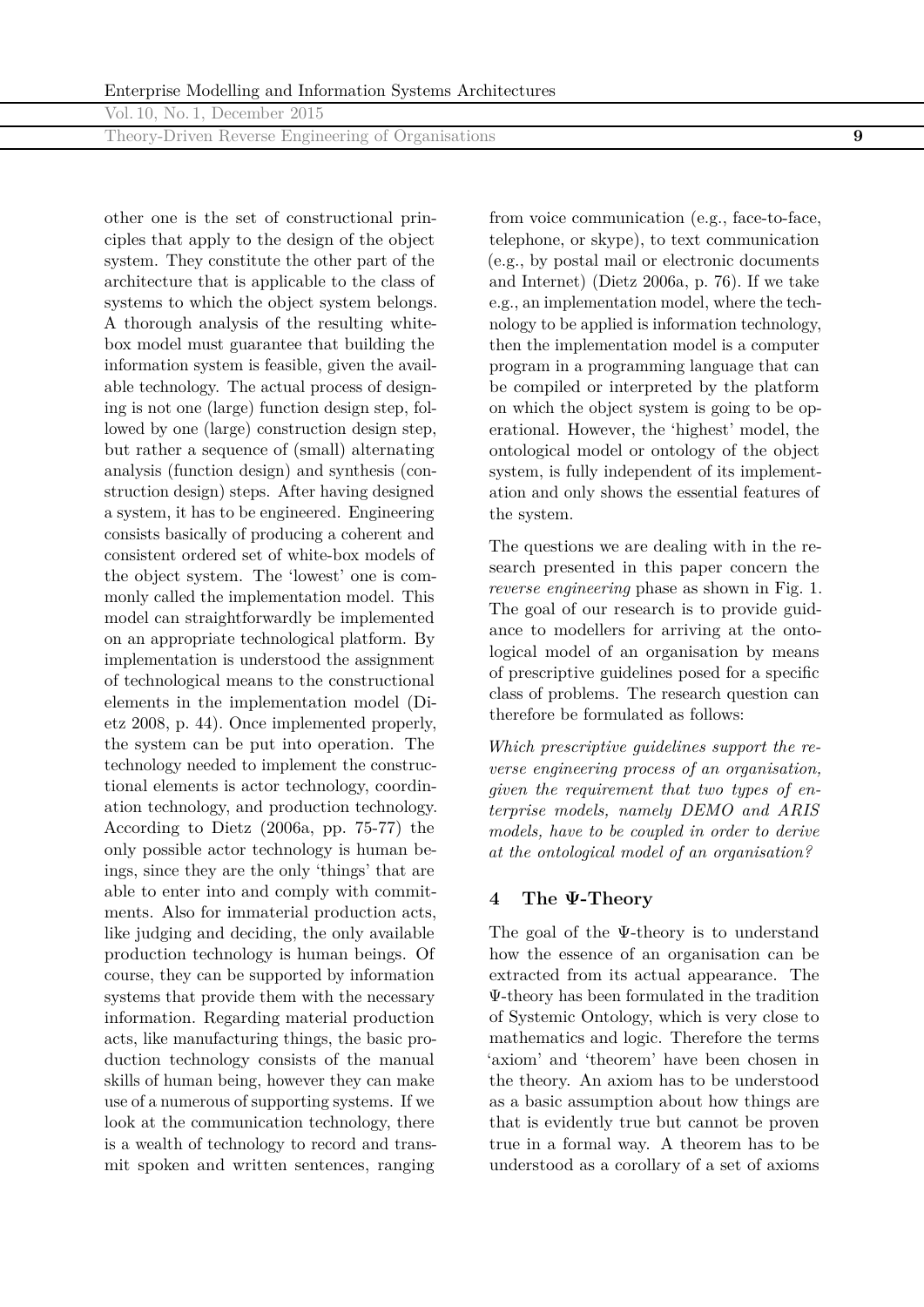|    | Vol. 10, No. 1, December 2015 |
|----|-------------------------------|
| 10 | Antonia Albani                |
|    |                               |

(or other theorems). The Ψ-theory consists of 4 axioms and one theorem and is described in detail in Dietz (2006a). In this paper a short summary of the axioms and the theorem is provided.

## **4.1 Operation Axiom**

The operation axiom states that actors perform two kinds of acts, *production acts* and *coordination acts*. By performing production acts (P-acts) the actors contribute by bringing about the function (by means of goods or services) of the enterprise to its environment. A production act has a definitive result, namely a *production fact*. By performing coordination acts (C-acts) the actors enter into and comply with commitments towards each other regarding the performance of production acts. The definitive result of a coordination act is a *coordination fact*. A subject in its fulfilment of an actor role is called an actor. Actor roles are elementary chunks of authority and responsibility. According to the operation axiom two worlds are distinguished, the *production world* (P-World) and the *coordination world* (C-World). A state of the P-world is a set of P-facts, and a state of the C-world is a set of C-facts. Figure 2 exhibits the operation axiom graphically.



*Figure 2: Operation Axiom (Dietz 2006a)*

The symbol for coordination is a disk, the symbol for production is a diamond and the symbol for actor roles is a box. Plain arrows indicate the performance of a C-act or P-act respectively. The dashed arrows express that actors take account of the states of the worlds (P-world and C-world respectively) when being active.

#### **4.2 Transaction Axiom**

The transaction axiom deals with the question of how production and coordination acts are related to each other. It states that the relationship between coordination and production acts can be considered as paths through some generic coordination pattern. That means that coordination acts are performed in universal patterns. These patterns are called *transactions*. Transactions always involve two actor roles, the *initiator* and the *executor* actor role, and are aimed at achieving a particular result, namely the creation of a production fact. A transaction evolves in three phases (see Fig. 3), the *order phase*, the *execution phase* and the *result phase*.

In the order phase the initiator and the executor work to reach agreement about the intended result of the transaction, namely the production fact the executor is going to create. In the execution phase this result is actually created by the executor, and in the result phase the actors involved try to reach agreement about the result that has actually been produced. There exist three patterns of a transaction. The so-called *basic pattern* of a transaction consists of the coordination steps *request* (rq), *promise* (pm), *state* (st) and *accept* (ac). An example of applying the basic transaction pattern to the completion of a purchase order looks as follows:

- **(1)** Customer *requests* Completer to *complete the purchase*
- **(2)** Completer *promises* Customer to *complete the purchase*
- **(3)** <actual completion of purchase>
- **(4)** Completer *states* Customer to have *completed the purchase*
- **(5)** Customer *accepts* from Completer that he has *completed the purchase* (received goods and performed payment correspond to customer's expectations)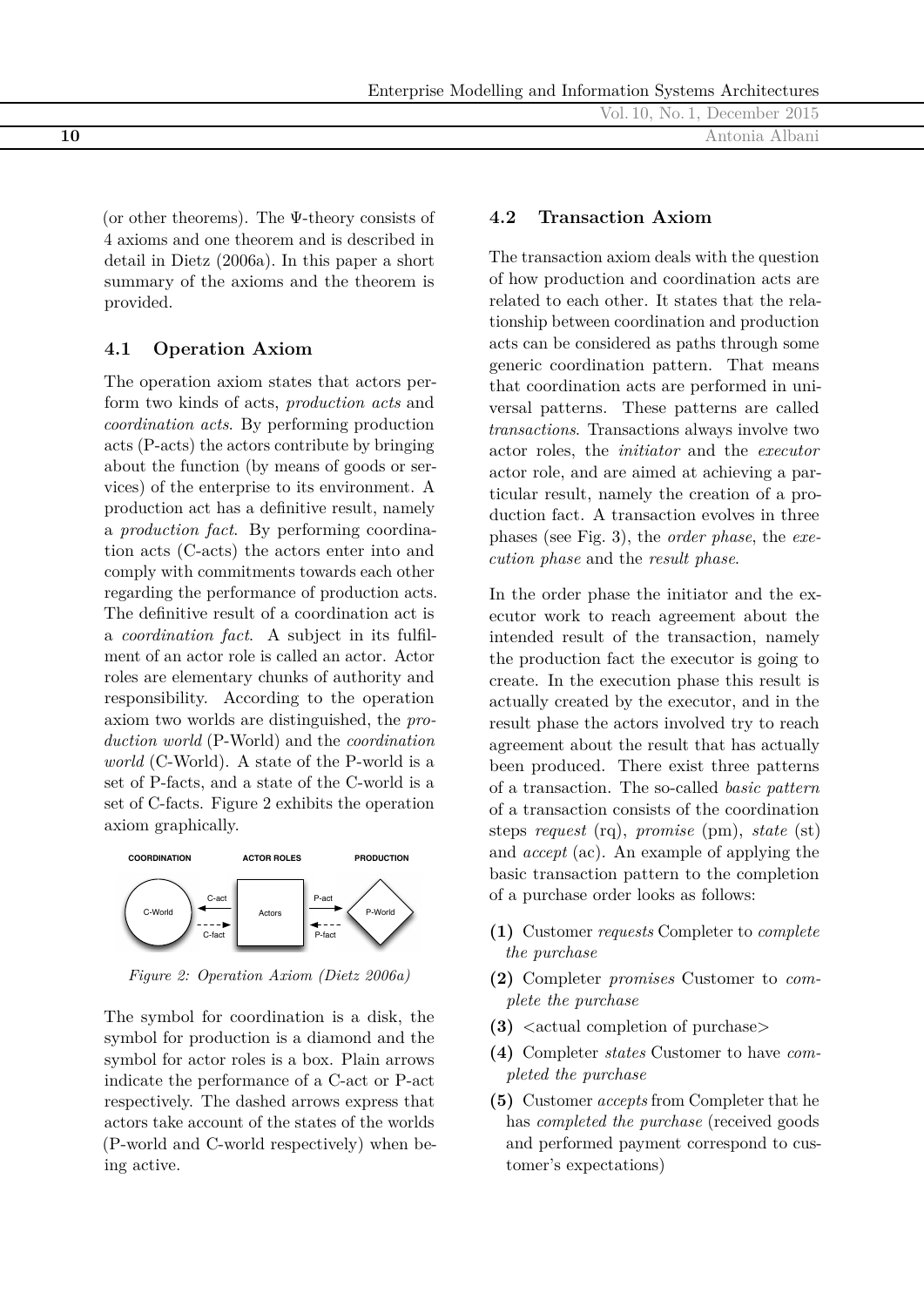Theory-Driven Reverse Engineering of Organisations **11**



*Figure 3: Standard Transaction Pattern (Dietz 2006a)*

This typical scenario of the basic transaction pattern allows the completer (executor) only to promise the request and the customer (initiator) only to accept the completion of the purchase (P). But what happens in reality if e.g., the customer has not received the correct goods? He would then like to reject the state of the purchase and expect the completer to send him the right goods. Also the completer may want to decline the request to complete a purchase. This could e.g., be due to the request to deliver the purchased goods in a foreign country. That means that the two actors may dissent in two of the states, namely the requested state and the stated state. Allowing also to *decline* a request posed by the initiator and to reject a state made by the executor, results in the *standard transaction pattern*, shown in Fig. 3. In addition to the request, promise, state and accept acts, the standard transaction pattern includes also the decline (dc), quit (qt), reject  $(rj)$  and stop  $(sp)$ acts. The decline of a request or the rejection of a state may result in a discussion state (indicated in Fig. 3 with a double disk). As stated in Dietz (2006a), the corresponding actors need then to discuss in order to reach consensus.

In practice, it is also quite common that either the initiator or the executor may want to revoke an act. This is accommodated by the option to cancel any C-act in the basic transaction pattern. The resulting transaction pattern is the *complete transaction pattern*, which consists of the standard transaction pattern and four cancellation patterns, namely for the request, promise, state and accept. Details about the complete transaction pattern can be found in Dietz (2006a).

#### **4.3 Composition Axiom**

We have learned that the result of every successful transaction is the creation of a P-fact. The composition axiom provides an answer to the question of how such P-facts are interrelated. The composition axiom expresses that every transaction is enclosed in some other transaction, or is a customer transaction of the organisation under consideration, or is a self-activation transaction. The composition of the production facts for the completion of a purchase order is shown in Fig. 4.



*Figure 4: Composition Axiom according to (Dietz 2006a)*

In order to be able to complete a purchase order for specific goods (P1: completion of purchase), it is necessary that the goods are paid (P2: payment of purchase) and that the goods are successfully delivered to the customer (P3: delivery of purchase). P1 is a customer transaction, whereas P2 and P3 are enclosed in another transaction, namely in the P1 transaction. Self-activation transactions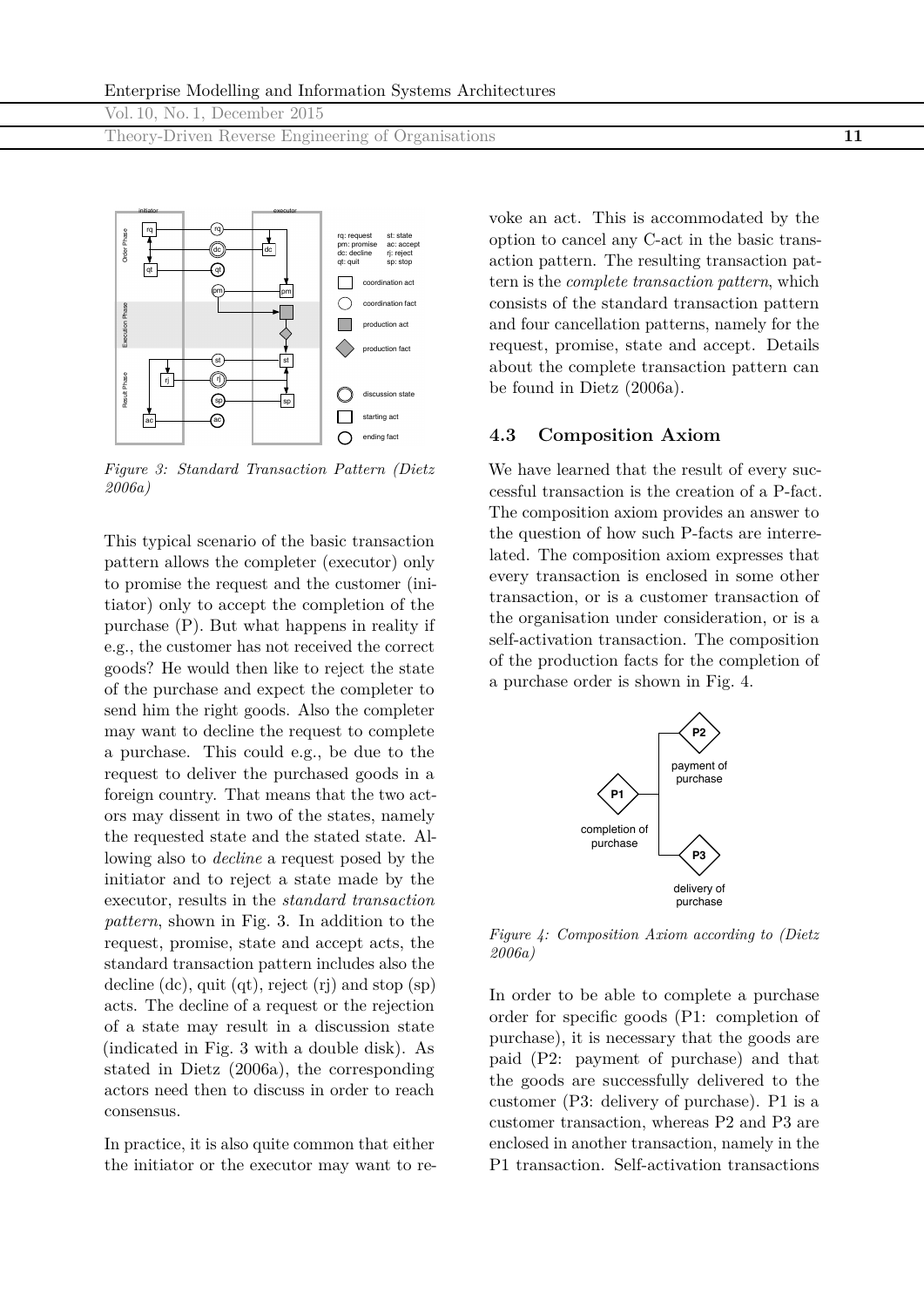| Enterprise Modelling and Information Systems Architectures |  |  |
|------------------------------------------------------------|--|--|
|                                                            |  |  |

|                      | $\sqrt{N_0}$ 1<br>December 2015<br>Vol.<br>$\cap$ |
|----------------------|---------------------------------------------------|
| $\overline{1}$<br>┸◢ | Antonia<br>`ha.nı                                 |
|                      |                                                   |

are used e.g., for periodic activities, as for all control activities.

As stated in Dietz (2006a), the composition axiom provides the basis for a well-founded definition of the notion of business processes, which states that a *business process* is a collection of causally related transaction types, such that the starting step is either a request performed by an actor role in the environment (external activation) or a request by an internal actor role to itself (self-activation). Every transaction type is represented by the complete transaction pattern.

## **4.4 Distinction Axiom**

The last axiom, the distinction axiom, states that there are three distinct *human abilities* that play a role in the execution of production and coordination acts, namely the *performa*, *informa* and *forma* human abilities (see Fig. 5). How are these human abilities relevant for coordination acts on the one hand and production acts on the other hand?

| <b>COORDINATION</b>                                                             | <b>ACTOR</b> | <b>PRODUCTION</b>                                                                |
|---------------------------------------------------------------------------------|--------------|----------------------------------------------------------------------------------|
| exposing commitment<br>(as performer)<br>evoking commitment<br>(as addressee)   | performa     | ontological production<br>(deciding, judging)                                    |
| expressing thought<br>(formulating)<br>educing thought<br>(interpreting)        | informa      | infological production<br>(reproducing, deducing,<br>reasoning, computing, etc.) |
| uttering data<br>(speaking, writing)<br>perceiving data<br>(listening, reading) | forma        | datalogical production<br>(storing, transmitting,<br>copying, destroying etc.)   |

*Figure 5: Distinction Axiom (Dietz 2006a)*

The *forma ability* deals with the form aspects of communication and information. Applying this to coordination acts means that actors should have a way to utter and perceive information. Information should be expressed in a particular language or code scheme that both the initiator and the executor of a transaction understand. This is also known as syntactic (or significational) understanding. Applying the forma ability to production acts

means that one is concerned with the form aspects of information in terms of e.g., information transmission copying and storage. These types of production acts are also known as *datalogical acts*. The *informa ability* concerns the content aspects of information and communication. That means that we are now dealing with communication and information while fully abstracting from the form aspects. In order to communicate, the initiator should formulate information in a way that the executor can interpret. In other words, the initiator and the executor should semantically be in agreement with each other and share the same thoughts. This is also called intellectual understanding. Concerning the informa ability in production means that information can be computed, reasoned or deduced. Those activities are known as *infological acts*. The *performa ability* states that new information and knowledge can be created through communication between the initiator and executor. Looking at coordination acts, this means that actors can expose and evoke commitments and it indicates social understanding between the initiator and executor. Looking at production acts the performa ability concerns the deciding, judging or creating new material things such as products. This is what we call *ontological acts*. Dietz considers the performa ability as the *essential* human ability for doing business of any kind. Transactions that contain datalogical acts are called *datalogical transactions* (D-transactions), if they contain infological acts than they are called *infological transactions* (I-transactions) and if they contain ontological acts they are called *ontological transactions* (B-transactions).

# **4.5 Organisation Theorem**

The axioms presented above serve to achieve the overall goal of the Ψ-theory, namely to extract the essence of an organisation from its actual appearance. The organisation theorem states that the organisation of an enterprise is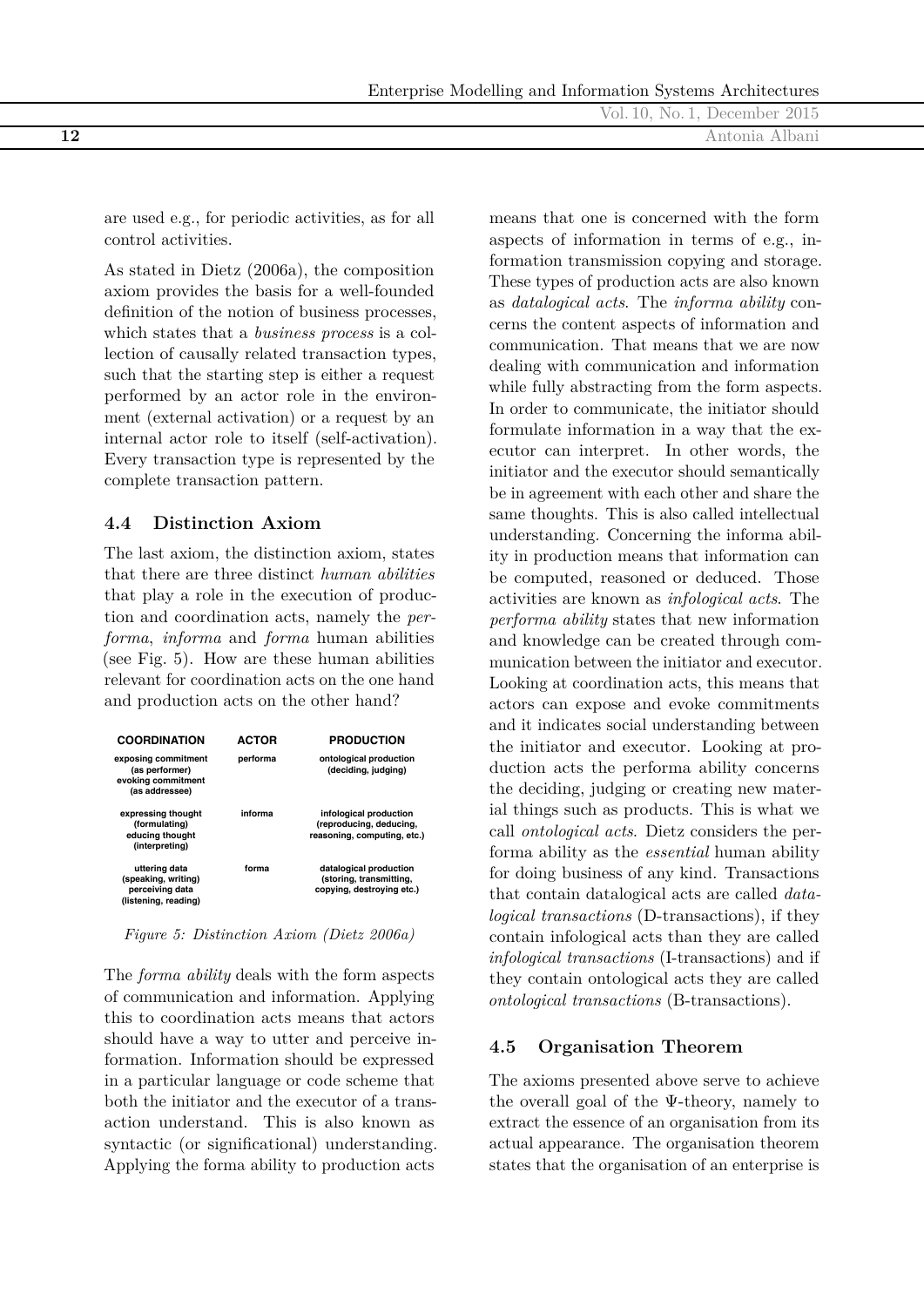Theory-Driven Reverse Engineering of Organisations **13**

a heterogeneous system that is constituted as the layered integration of three homogeneous systems: the B-organization (from Business), the I-organization (from Intellect), and the D-organization (from Document), see Fig. 6.



*Figure 6: Organisation Theorem (Dietz 2006a)*

The three homogeneous systems are all in the category of social systems. Concerning the coordination they are all similar, since the actors in all three systems are entering into and comply with commitments. They differ only in the kind of production acts they perform. Actors in the B-organization directly contribute to the business of the organization by performing B-transactions (executing ontological production acts). Actors in the I-organization support the actors in the B-organization by performing e.g., computational acts for changing information and knowledge, but do not bring about any new business specific production facts. I-actors perform I-transactions. The D-organization is concerned with the documentation of information (storing, copying, destroying) taking into account the form of information. Actors in the D-organization support the actors in the I-organization by executing D-transactions.

# **5 Prescriptive Guidelines for Reverse Engineering**

The Ψ-theory allows us to define some principles for reverse engineering. These principles can directly be deduced from the axioms and the theorem of the Ψ-theory and

can be applied in any enterprise engineering methodology to model the ontological model of an enterprise. They can be summarised as follows:

- Organisational units assignments in enterprise models should be in accordance with the actor role as defined in the operation and the transaction axiom of the Ψ-theory.
- The notion of process steps as defined in the transaction axiom of the Ψ-theory should be reflected in the process logic of the enterprise models. When e.g., applying the basic transaction pattern, the resulting process steps would be request, promise, execute, state and accept.
- The relationships between the different transactions should be modelled in accordance with the composition axiom of the Ψtheory (customer, enclosed or self-activating transaction).
- The different aspect organisations (B-, Iand D-organisation) should be modelled in accordance with the distinction axiom of the Ψ-theory.

Based on these principles specific guidelines are derived in considering the goal of eliminating inconsistencies when coupling two types of enterprise engineering models, namely DEMO and ARIS models. With inconsistency we mean the internal contradiction and the missing logical coherence among models or parts of models. In order to arrive at an integrated ontological model of the using system, a case study at a governmental agency in the Netherlands was conducted. The main focus of the case study was to elaborate guidelines for the specific situation at hand. From this case study, we were able to derive general prescriptive guidelines for any situation where DEMO models and ARIS models need to be coupled while eliminating inconsistencies. Since ARIS is not based on a theory, whereas DEMO is, the main guidelines describe how applying the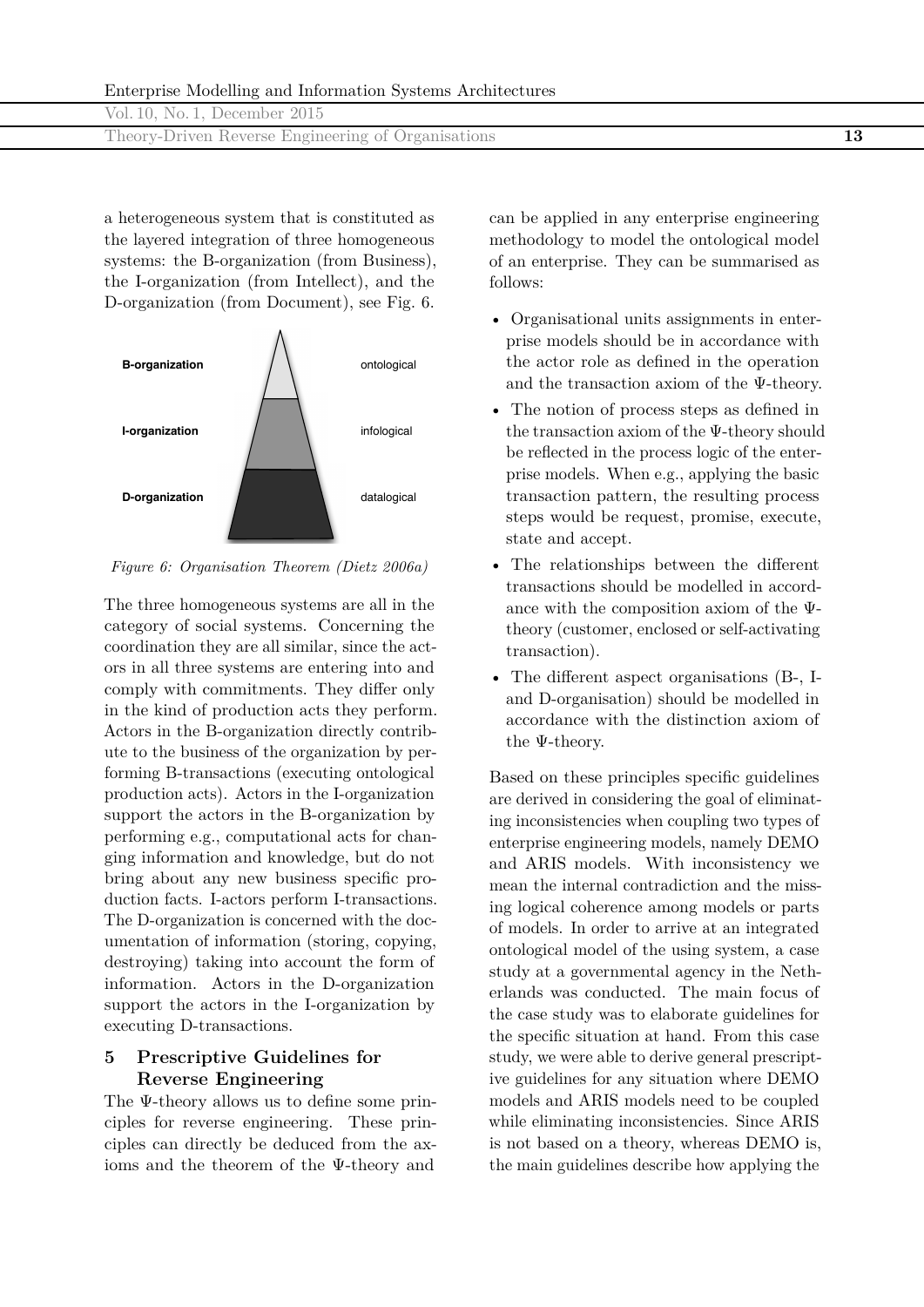|    | December 2015<br>$\overline{O}$ .<br>No L |
|----|-------------------------------------------|
| 14 | onia<br>lbanı                             |
|    |                                           |

reverse engineering principles based on the Ψtheory can substantiate ARIS models. The resulting guidelines are formulated as follows:

- 1. Find related DEMO Actor Transaction Diagrams and ARIS Functional Decomposition Diagrams
- 2. From each DEMO Actor Transaction Diagram generate a tree
	- a. Use the designation of the DEMO Actor Transaction Diagram to name the Functional Decomposition Diagram (root node in the tree)
	- b. Put every DEMO transaction initiated by the customer of the organisation under consideration into a branch of the tree
	- c. Put every transaction initiated by the organisation under consideration into a node of the corresponding branch of the tree
- 3. If the trees are not identical, make the union of the trees
- 4. Make the tree ontological
	- a. Remove non-ontological nodes, i.e., remove infological and datalogical nodes
	- b. Add missing ontological nodes
	- c. Improve labels to accentuate their ontological meaning
	- d. Provide transaction numbers to unnumbered nodes
	- e. Build up the Transaction Result Table
- 5. Trim the tree, i.e., make sure the resulting tree fulfils the required business goal
- 6. Reverse engineer the tree into a DEMO Actor Transaction Diagram
- 7. For the root node in the tree create an Event Driven Process Chain
	- a. For each node in the tree create an Event Driven Process Chain fragment according to the standard transaction pattern
	- b. For each Event Driven Process Chain fragment of a sub-node in the tree create

a relationship to the Event Driven Process Chain fragment of the super-node according to the composition axiom

- 8. Assign organisational units to the process steps
	- a. Ensure that the role that makes the request is the same role that accepts the request
	- b. Ensure that the role that promises the result is the role that executes and states
	- c. Ensure that the organisational unit assigned to the roles is authorised to take on those roles

The presented guidelines are prescriptive guidelines that lead to exactly one ARIS model based on the corresponding DEMO model. We can also call them hard guidelines, since they lead to unambiguous results, since they are based on the Ψ-theory as follows:

The guidelines 1 and 2 relate to the composition axiom, which expresses that every transaction is enclosed in some other transaction, or is a customer transaction of the organisation under consideration, or is a selfactivation transaction. This allows for the designation of the initial tree. Guidelines 3 to 5 relate to the organisation theorem. Since we aim at producing an ontological model of the organisation infological and datalogical transactions (I- and D- transactions) are removed from the initial tree and missing ontological transactions (B-transactions) are added. The resulting tree is the basis for the coupling of the two types of models. In guideline 6 the tree is used to create the DEMO Actor Transaction Diagram and in the guidelines 7 and 8 the tree is used to create an Event Driven Process Chain. Since DEMO is based on the Ψ-theory, no further explanation for the creation of the Actor Transaction Diagram is given here (details about how to construct such a model can be found in Dietz 2006a, pp. 160-171). However, for the creation of the Event Driven Process Chain the guidelines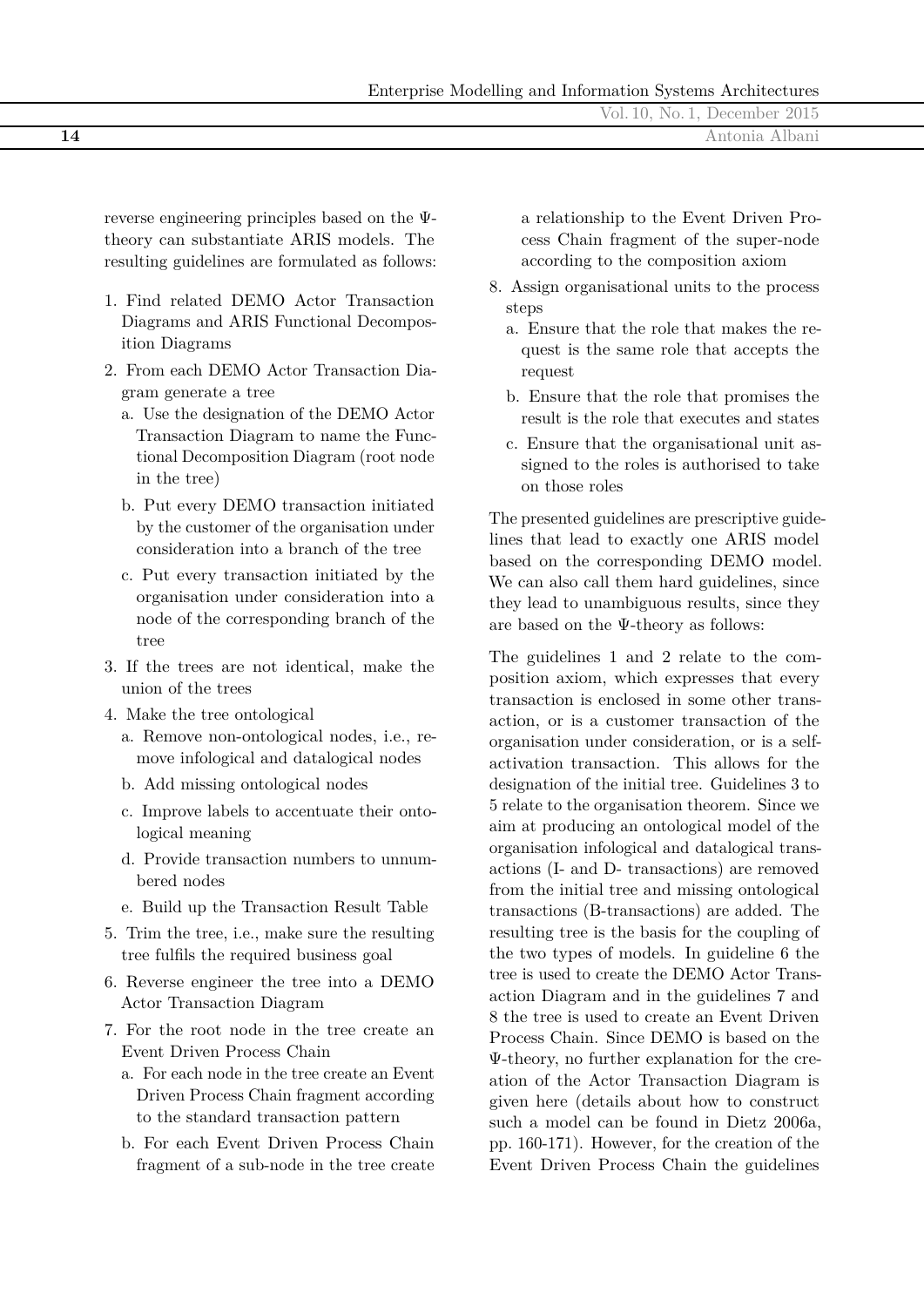Theory-Driven Reverse Engineering of Organisations **15**

7 and 8 are necessary. Guideline 7 and 8 are based on the transaction and on the composition axioms. By applying those axioms to each node (i.e., each transaction) in the tree, all relevant coordination and production acts are modelled and set in relation to each other (see guideline 7). Additionally, since every transaction involves two actor roles, the initiator and the executor (as defined in the transaction axiom), organisational units can easily be assigned to the single process steps as described in guideline 8.

The result of applying steps 1-6 to a very simple example case, the shop case, is shown in Fig. 7. Left of Fig. 7, the DEMO Actor Transaction Diagram (ATD) is shown with the corresponding Transaction Result Table (TRT) listing the result types of the transaction types visible in the ATD. The ontological transactions of the shop case are the completion of the purchase order (T01), which is composed of the transactions for the delivery (T03) and the payment (T02) of the purchase order. For details concerning the notation of the DEMO models we refer to Dietz (2006a). Right of Fig. 7 shows an ARIS Functional Decomposition Diagram (FDD) for the shop. When applying the guidelines 1-6 the ARIS FDD results, shown in the middle of Fig. 7. It can be seen that the function 'availability checking' has disappeared. This is due to step 4a of the guidelines, prescribing that nonontological nodes need to be removed. Since 'availability checking' is an infological transaction (or function as called in the FDD), it has been removed. Additionally, it can be seen that transaction numbers are given to the single nodes in the tree and that the results of the transactions/functions are described in detail in the TRT listed below the FDD.

Figure 8 shows an extract of the resulting Event Driven Process Chain (EPC) of applying steps 7 and 8 of the guidelines to the shop example case of Fig. 7. We took the node

'T01 completion' and created the EPC fragment according to the standard transaction pattern. The corresponding EPC fragment is listed on the right of Fig. 8, whereas the acts and facts of the standard transaction pattern are shown on the left of Fig. 8. The actor role responsible for the execution of the 'T01 completion' transaction/function is the 'A01 completer'. The requests for completing the purchase order come from the 'customer' actor role. For the 'execute purchase P' activity, the relationship with the sub-nodes of the tree (T02 payment and T03 delivery) is made by means of a semantic refinement. This helps to keep a clear view of the whole process and allows for implementation of the composition axiom.

When applying the prescriptive guidelines introduced above to a real case, an enormous reduction in complexity can be reached. In both diagram types only the ontological, and therefore essential functions/activities are modelled leaving out all infological and datalogical ones. Additionally, a clarification of the functionality listed in the FDD is achieved by means of clearly describing its resulting types within a TRT. The application of steps 7 and 8 of the prescriptive guidelines results in giving a transparent structure to the EPC. Having based the EPC e.g., on the standard transaction pattern, implies that the model is complete, containing all essential activities. Additionally, tacitly performed C-acts have been traced and made explicit in the EPC. By assigning clear responsibilities to the activities by means of actor roles, a complete implementation independent model results. Following the guidelines it becomes also evident where to use e.g., the ARIS concept of 'semantical refinement', namely exactly there where the composition axiom holds.

# **6 Case Study and Result Evaluation**

The presented research was conducted in conjunction with the department 'Rijkswater-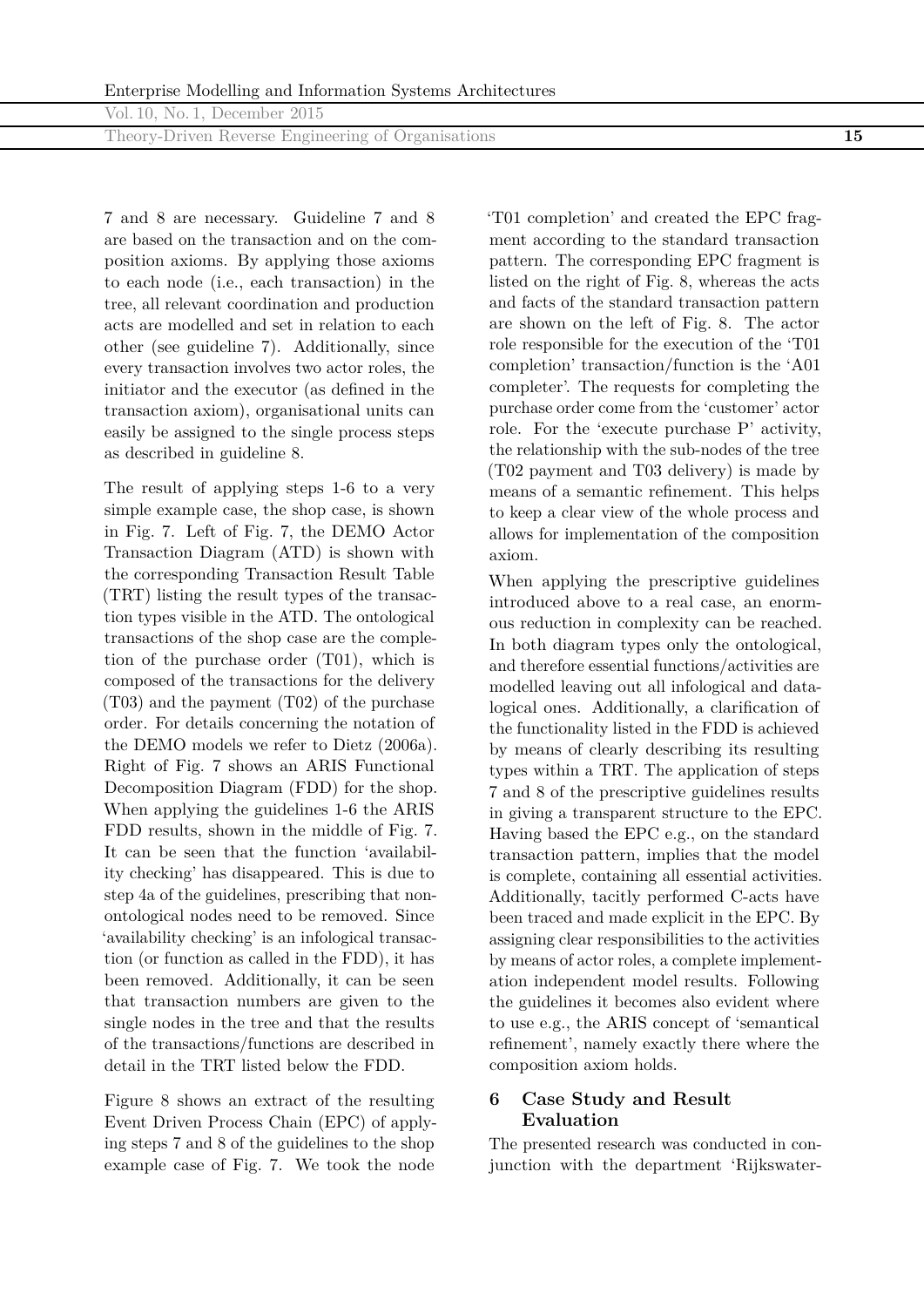Vol. 10, No. 1, December 2015 **16** Antonia Albani



*Figure 7: Result of applying steps 1-6 of the prescriptive guidelines to a simple example case*

staat (RWS)' of 'The Ministerie van Verkeer en Waterstaat (V&W)', a ministry of the national government in the Netherlands. RWS is concerned with the practical execution of the ministry's directives, mainly the construction and maintenance of roads and waterways. The details of the conducted research can be found in Strijdhaftig (2008). Two of the national service centres within RWS were of importance for the research project. One was the Data and ICT service centre with the Enterprise Architecture group making use of service provision models based on the DEMO methodology. The other was the Management Organisation of Processes and Systems, making daily use of the work processes uniform within the whole organisation. These models are produced using ARIS. Before starting the project, an analysis was executed concerning the benefit that would result from the investigation of coupling both types of models. As outlined in Nagel (1990) several methods for the estimation of the benefit of IT projects exist. In the said evaluation, a cost analysis was not in the focus. The focus was set on the quality of the models. The possibility to drop one of the two types of models in order to continue with only one model type was investigated. Due to the very specific expression power of both model types and the extensive use of these specific model qualities in the

single service centres, the analysis resulted in the necessity to maintain both types of models. Because of the said success it is expected that both model types will continue to exist alongside each other for the foreseeable future. But since both types of models deal with content of the same organisation, it was expected that connecting them could be very beneficial for both national service centres since quality improvements can be achieved and consistency problems can be solved. The investigation for the coupling of both types of models in a consistent way was therefore necessary. Looking only at the notations and types of the different ARIS and DEMO models, one would assume that a simple coupling of the two would be no problem, see Tab. 1.

A simple coupling, as assumed by RWS to be feasible, turned out not to be possible due to the discrepancies in modelling. The main reason was that ARIS is not based on theory (as many other enterprise modelling methodologies) and that no rules exist in order to guide the application of the ARIS methodology. The ARIS models were therefore unstructured, leaving a lot of freedom for interpretation, not complete and containing many (nonontological) activities. Many methodologies, like ARIS, lack a thorough and precise underlying theory for understanding. As a ser-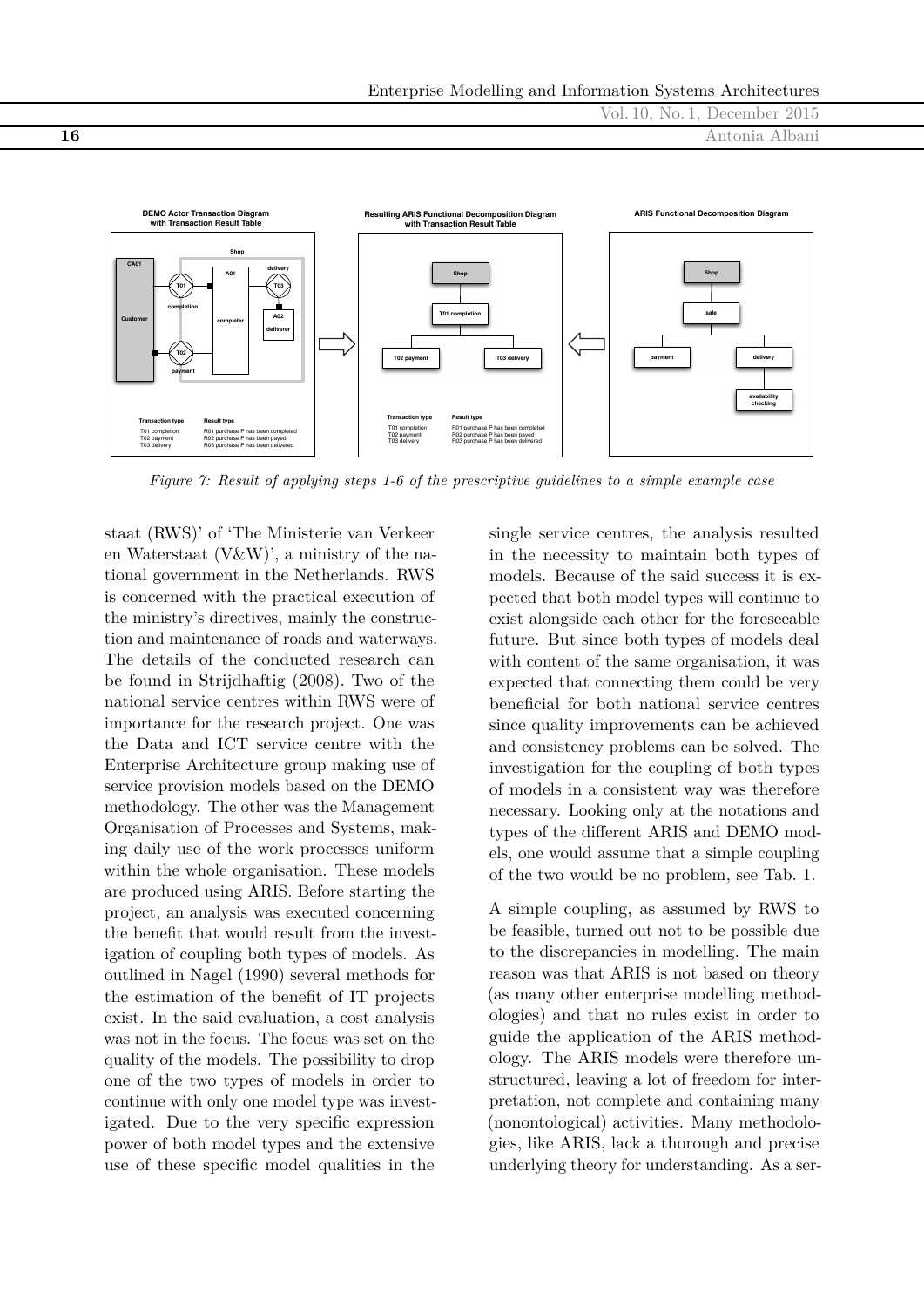Theory-Driven Reverse Engineering of Organisations **17**



*Figure 8: Result of applying steps 7-8 of the prescriptive guidelines to a simple example case*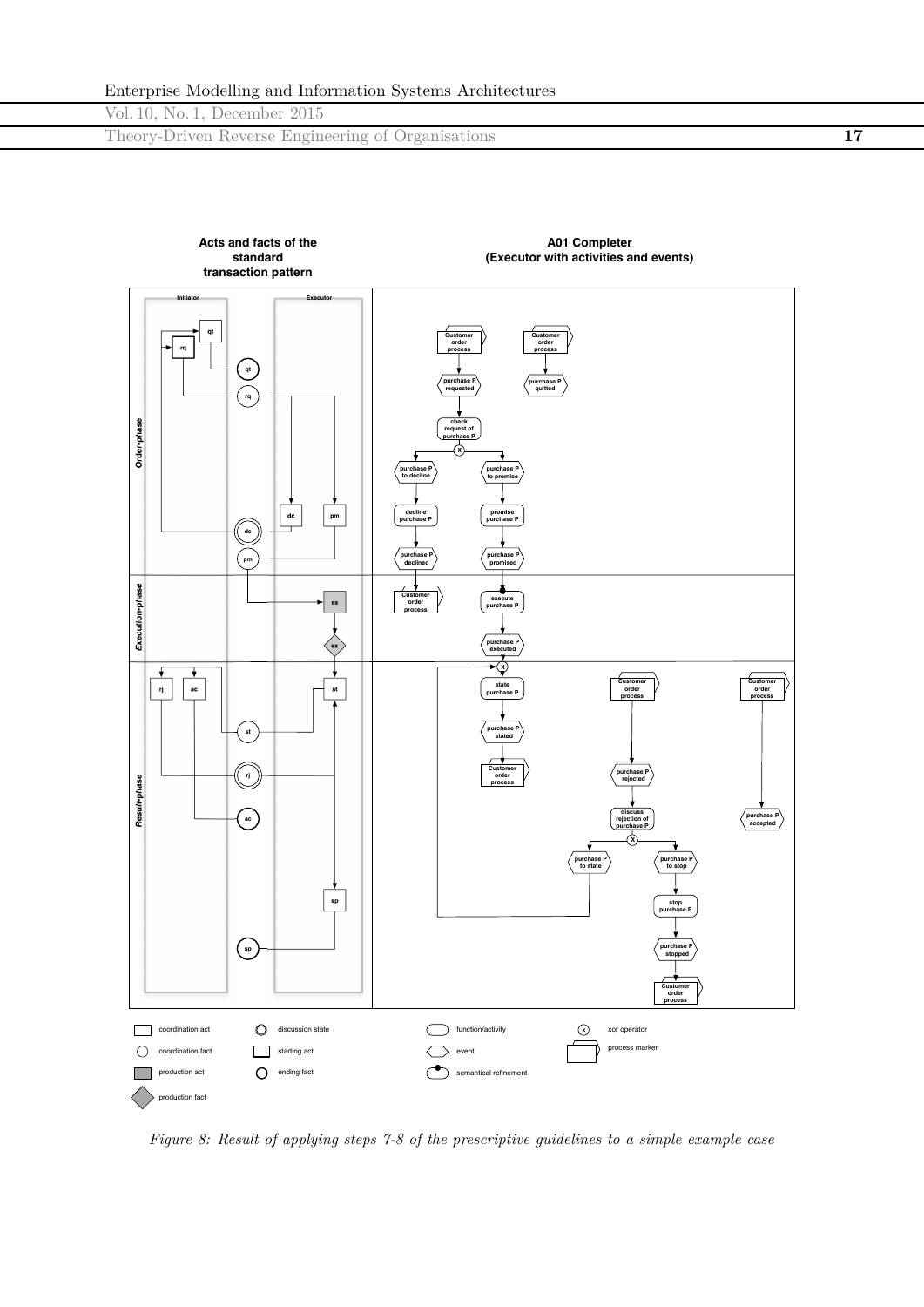|    | No. 1, December $2015$<br>Vol. $10, 1$ |
|----|----------------------------------------|
| 18 | lbani)<br>Antonia.                     |
|    |                                        |

ious consequence, it remains unclear what the basic notions are exactly. Therefore, Tab. 1 is actually a kind of best guess.

The lack of an underlying theory for ARIS led to the investigation of deriving guidelines for the coupling of DEMO and ARIS models based on the Ψ-theory. The resulting guidelines, described in detail in Strijdhaftig (2008), are specific for the situation at RWS. That means they include several rules fitting to the specific ARIS models at RWS. But the research at RWS allowed us to abstract from the situational specific guidelines and gain insights for more general guidelines allowing for the coupling of any DEMO and ARIS model by eliminating inconsistencies between the two types of models.

The prescriptive guidelines have been applied to real case models at RWS and a profound evaluation has taken place. The evaluation focused on 1) the opportunities and barriers when coupling the DEMO and ARIS models at RWS, 2) the guidelines through which the coupling of the two types of models was established and 3) further actions to be taken when applying the guidelines to all relevant models at RWS. The evaluation aspects were addressed in a session using a Group Decision Support System (GDSS) with eleven participants; among those were DEMO specialists, ARIS specialists, professionals of both service centres, and people in the position to influence the course of the project. The use of GDSS was important in order to have an evaluation with the following characteristics:

- **Anonymity** All inputs to the GDSS are anonym. That allows for an evaluation of ideas independent of the person who brings it up.
- **Parallel input and communication** Participants can enter their comments and ideas at the same time, which results into a drastic shortening of discussion time.
- **Group memory** All inputs are stored and can be retrieved later in order to finalise the evaluation.
- **Visual consensus** The degree of agreement and disagreement can be visualised in realtime.
- **Immediate reporting** The system can generate reports of the meeting immediately after the meeting is concluded.

The details of the questions, answers and discussions of the session can be read in Strijdhaftig (2008). In this paper we summarise only the most relevant results concerning the applied guidelines, opportunities and barriers relevant for the coupling. Questions were posed concerning the guidelines 2, 4, 7 and 8 (see guidelines on page 14), which are the most relevant guidelines of our theory. Just to summarise: guideline 2 concerns the generation of the FDD based on the DEMO transactions; guideline 4 prescribes to make the tree ontological in removing infological and datalogical functions; guideline 7 explains how to create EPC fragments based on the standard transaction pattern (7a) and how they are combined to an EPC by means of the composition axiom (7b). How to assign organisational units to process steps is prescribed in guideline 8. The conclusion that can be drawn from the evaluation is that the acceptability of guidelines 2, 7b and 8 was very high. Guideline 4 and 7a were disputed significantly despite its overall acceptability. Of course the application of the standard transaction pattern in every EPC fragment results in quite detailed processes. However, the clear structure of the EPC resulting from the application of the guidelines was obviously seen as one of the most relevant contributions of the project. But one of the main impacts to reach such a clear structure is of course the notion of the transaction pattern. This was also recognised by the participants of the evaluation session and therefore they accepted guideline 7a after some dispute. The discussion about guideline 4 is also absolutely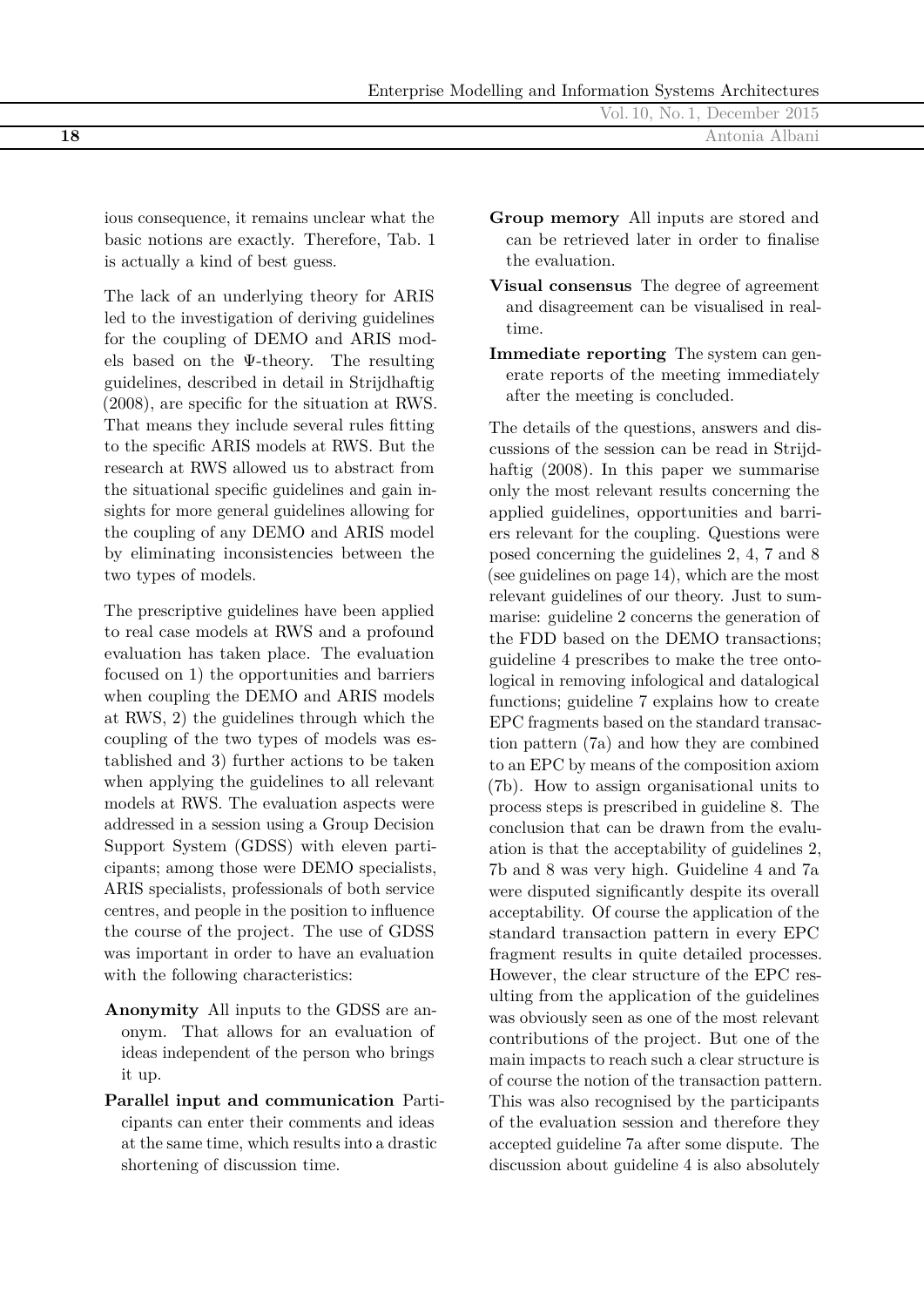Theory-Driven Reverse Engineering of Organisations **19**

#### *Table 1: DEMO and ARIS: Models and types correlations (Adapted from Strijdhaftig 2008)*

| <b>ARIS</b>          | <b>DEMO</b>               | Reasoning                                                            |
|----------------------|---------------------------|----------------------------------------------------------------------|
| Organisation View    | Construction Model        | The organisation view in ARIS and the construction model of          |
|                      |                           | DEMO hold information about who is responsible in the or-            |
|                      |                           | ganisation. While the construction model shows implementa-           |
|                      |                           | tion independent roles and transactions, the organisation view       |
|                      |                           | shows departments, positions, roles and persons.                     |
| <b>Function View</b> | <b>Construction Model</b> | The function view in ARIS specifies the activities that are per-     |
|                      |                           | formed as part of a task. The construction model of DEMO             |
|                      |                           | specifies the transactions that take place in the organisation. A    |
|                      |                           | transaction in DEMO is a sequence of acts and events arranged        |
|                      |                           | according to the transaction pattern.                                |
| Data View            | State Model               | In ARIS the data view models the interrelationships between          |
|                      |                           | relevant information entities (according to the Entity Relation-     |
|                      |                           | ship Diagram), whereas in DEMO the state model specifies the         |
|                      |                           |                                                                      |
|                      |                           | object types and the state space (i.e., the set of allowable states) |
|                      |                           | of both the production world and the coordination world of the       |
|                      |                           | enterprise. Otherwise said it contains the conceptual model of       |
|                      |                           | all objects and facts that are either produced or used.              |
| Control View         | Process and Action Model  | The control view in ARIS shows a process as a string of alternat-    |
|                      |                           | ing activities and events connected by control flow relationships.   |
|                      |                           | This is similar to the transaction pattern of the process model      |
|                      |                           | in DEMO. Both alternate between action and result and both           |
|                      |                           | show the conditional and causal relationships between activit-       |
|                      |                           | ies. The difference is that the transaction pattern has a spe-       |
|                      |                           | cific set of activities and events and the control view allows       |
|                      |                           | arbitrary activities and events. The control view also contains      |
|                      |                           | the guidelines that should be followed when transitioning from       |
|                      |                           | state to state. In DEMO these guidelines are specified in the        |
|                      |                           | action model.                                                        |
| Function             | Act                       | An act is an atomic unit of activity, of which the effect is the     |
|                      |                           | creation of a factum. In the $\Psi$ -theory, two kinds of acts are   |
|                      |                           | distinguished: coordination acts and production acts. An act         |
|                      |                           | is performed by an actor. Since the act is an atomic unit of         |
|                      |                           | activity in DEMO and the function is the unit of activity in         |
|                      |                           | ARIS, DEMO acts are comparable to ARIS functions.                    |
| Event                | Event                     | Events are unique and are defined as the occurrence of a trans-      |
|                      |                           | ition. A transition is a change of state of a world. Since a         |
|                      |                           | DEMO event is the occurrence of a fact that results from an          |
|                      |                           | act, and an ARIS event is the result of a function, the DEMO         |
|                      |                           | event is comparable to the ARIS event. In DEMO however,              |
|                      |                           | facta and events are labelled differently from each other. A         |
|                      |                           | factum is labelled as something that happened at a certain           |
|                      |                           | point in time, whereas the event is the occurrence of the trans-     |
|                      |                           | ition. In ARIS the event is labelled as something that happened      |
|                      |                           | at a certain point in time combined with the condition under         |
|                      |                           | which it is relevant for further action.                             |
| None                 | Fact                      | A fact is an elementary state of affairs in a world. A fact is a     |
|                      |                           | result of an act. A fact starts to exist at the moment that the      |
|                      |                           | act is performed. There is no ARIS equivalent of the DEMO            |
|                      |                           | fact type.                                                           |
| Functions and Events | Transaction               | A transaction in DEMO is a sequence of acts and events ar-           |
|                      |                           | ranged according to the transaction pattern. It goes off in three    |
|                      |                           | consecutive phases: the order phase, the execution phase and         |
|                      |                           | the result phase. Therefore, if directly converted, a transaction    |
|                      |                           | would map to a sequence of functions and events in ARIS.             |
| Organisational Unit  | Actor Role                | The actor role in DEMO is the unit of authority, responsibility,     |
|                      |                           | and competence. The ARIS organisational unit can substitute          |
|                      |                           | the DEMO actor role, but the organisational unit cannot al-          |
|                      |                           | ways be substituted by an actor role. This is because the actor      |
|                      |                           | role is not directly equivalent to entities like departments and     |
|                      |                           | managers.                                                            |
|                      |                           |                                                                      |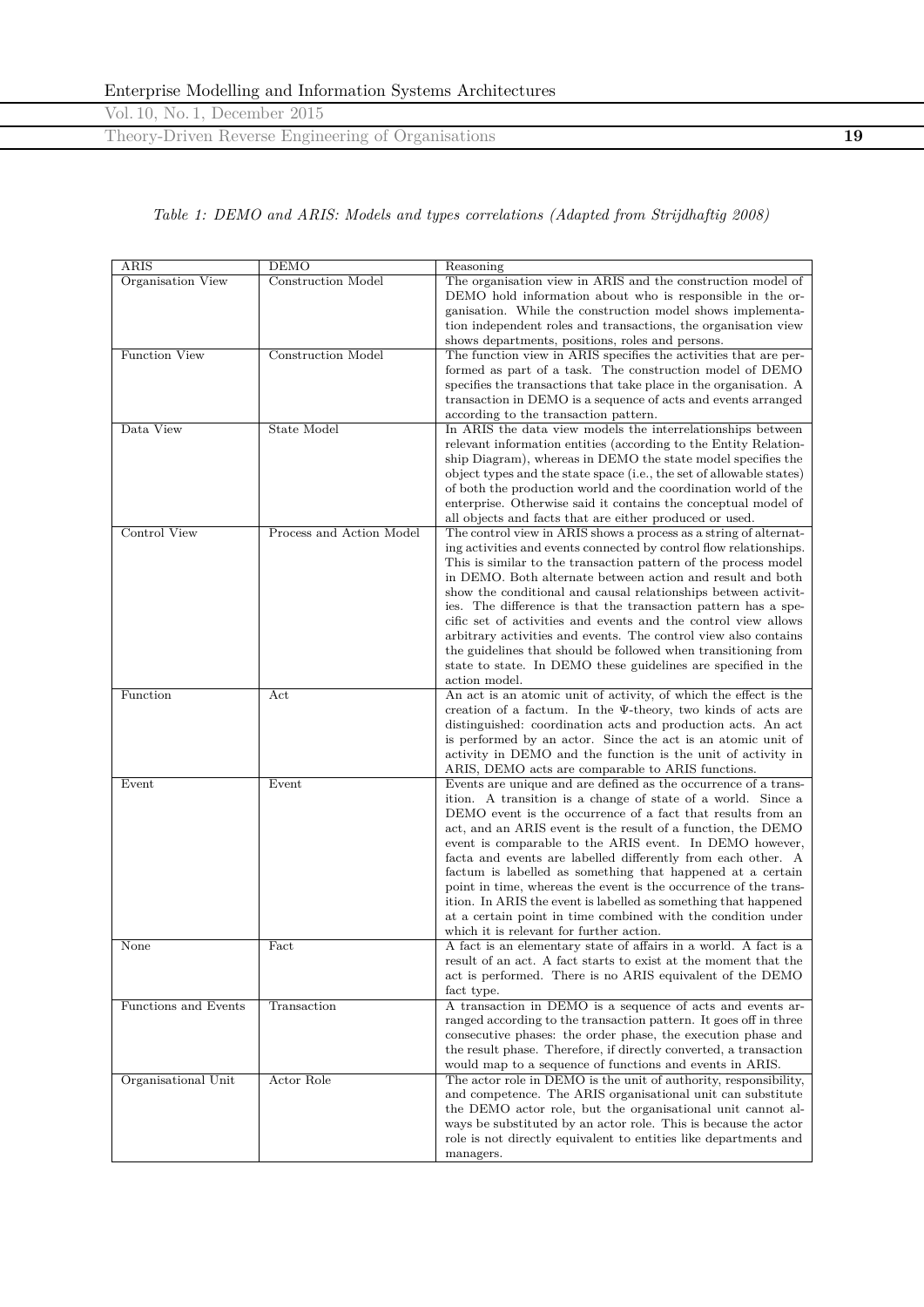|                 | December 2015<br>Vol.<br>10<br>No. |
|-----------------|------------------------------------|
| $\overline{20}$ | Antonia Albani                     |
|                 |                                    |

| Processing Input | Information Bank | The information bank in DEMO is a conceptual store of co-<br>ordination or production facts. The information bank may only<br>be accessed by actor roles with the proper authorisation. The<br>equivalent of those in ARIS is the processing input since it<br>contains information necessary to execute a function.                                           |
|------------------|------------------|----------------------------------------------------------------------------------------------------------------------------------------------------------------------------------------------------------------------------------------------------------------------------------------------------------------------------------------------------------------|
| Processor        | None             | Implementation issues such as systems and applications are not<br>provided in DEMO.                                                                                                                                                                                                                                                                            |
| Input/Output     | Object Class     | An object in DEMO is an identifiable individual thing. If the<br>form of an object conforms to a type $T$ , then there is a concept<br>C that is an instance of T. An object class is the extension of a<br>type. Object classes are related to each other in various ways.<br>Whether something is being used as input or output is not the<br>focus in DEMO. |

understandable, since the distinction between ontological, infological and datalogical transactions is a complete new way of thinking and needs some time to get familiar with. But the immense reduction in complexity that arose from looking only at ontological transactions convinced people to accept guideline 4 as an important guideline. From the evaluation it resulted also that main opportunities of applying the guidelines are improvements in quality and transparency of the ARIS models. Main barriers of the application of the guidelines are the high costs and the time needed to adapt existing ARIS models as well as the necessity of having people to be trained in the DEMO methodology.

# **7 Applicability of the Approach**

As said above, the prescriptive guidelines have been applied to real case models at RWS and the profound evaluation showed that an improvement in quality and transparency of the models, e.g., by means of a reduction in complexity, could be reached. With this example, we showed again, which advantages result from applying the axioms and the theorem of the Ψ-theory to a design and engineering methodology as e.g., ARIS. The further application of the prescriptive guidelines as introduced above to additional ARIS models still need to be investigated. However, over the last years the successful application of a methodology implementing the Ψ-theory, as e.g., the DEMO methodology, has been shown

in several large-scale projects as well as in several smaller ones. Examples of large-scale projects – just to mention a few – are RWS, Dutch Telecom, Rotterdam Police Force, or Air France and KLM. Smaller projects have been executed e.g., at the Conciliation Board of Consumers in the Netherlands or Alcatel-Lucent in Switzerland. A summary of several projects can be found e.g., in Mulder (2006) or Op't Land (2008). The purpose of the different projects is diverse. At RWS the DEMO models have been used to support the line of reasoning when taking strategic decisions regarding the construction, management, development and maintenance of the main infrastructure networks in the Netherlands (Proper and Op't Land 2010). In the case of the Conciliation Board of Consumers DEMO was applied as a means for business process optimisation and information system development (Reijswoud et al. 1999). Additional work on finding key concepts to link agile enterprises with agile automated information systems resulted in combining DEMO and Normalised Systems (Krouwel and Op't Land 2011). At the Command and Control Support Centre of the Dutch Ministry of Defence DEMO and Normalised Systems were then used to build an information system (Op't Land et al. 2011). From these results and because Normalised Systems have a continuous link from enterprise modelling to software development and a short feedback loop from system development to enterprise modelling, DEMO and Normal-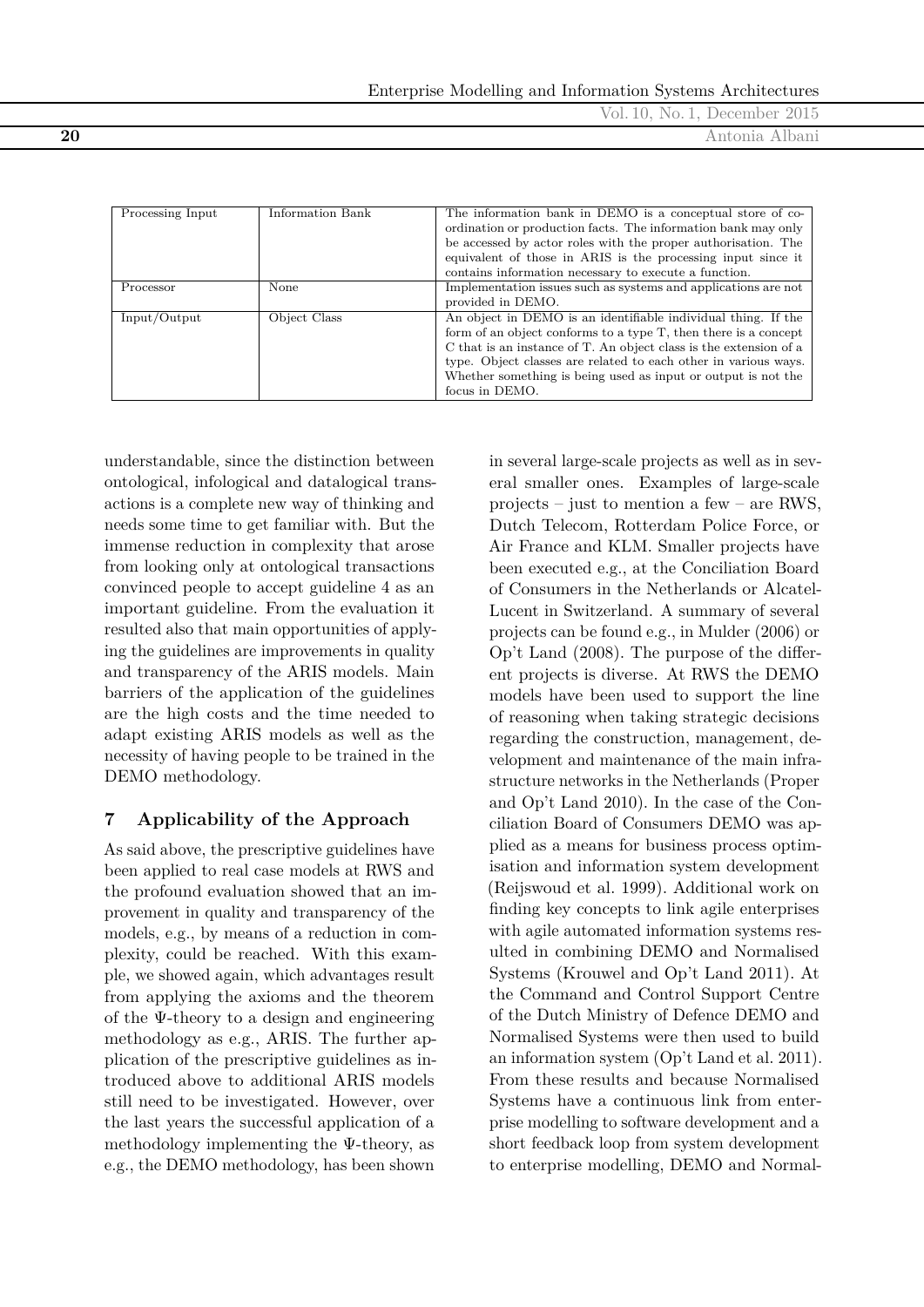Theory-Driven Reverse Engineering of Organisations **21**

ised systems are considered as key enabler for agile enterprise engineering. In the case of Air France and KLM, the finding and testing of method components for deciding on and implementing organisational splits and mergers was investigated. The DEMO Construction Model appeared to be the first neutral and shared language for describing the essence of the business. Also the results needed for decision-making (a) were experienced as a necessary and sufficient validation of operational integrity and (b) were delivered fast, yielding a high Return On Modelling Effort (Op't Land et al. 2009).

Seeing all the advantages reached in the said projects it is expected that the same advantages result also when applying other methodologies implementing the Ψ-theory, as e.g., ARIS as introduced in this paper, to realworld projects.

### **8 Summary and Outlook**

The Ψ-theory underlies the notion of Enterprise Ontology. DEMO implementing the Ψtheory is one of the few enterprise engineering methodologies based on theory. In this paper we first elaborated on the notion of reverse engineering, design and engineering and presented then the principles for reverse engineering an organisation, derived from the Ψ-theory. In addition we presented guidelines for a specific requirement, which was dealing with the elimination of inconsistencies when coupling two types of enterprise engineering models, namely DEMO and ARIS models. The research goes beyond existing work, where either too general or too specific recommendations are given – if prescriptive procedural recommendations are provided at all. Much of the existing work on enterprise information systems development is focusing on problem (or solution) representation ('enterprise modelling') and not on problem solution principles and guidelines.

Based on the presented principles and the prescriptive guidelines, a case study was presented where the coupling of ARIS and DEMO models at Rijkswaterstaat, a Department of the 'Ministerie van Verkeer en Waterstaat' of the national government in the Netherlands, has been conducted and evaluated. The evaluation focused on the opportunities and barriers and the feasibility and value of applying the guidelines. By applying the presented guidelines, a better transparency could be achieved and the ARIS models could be improved drastically having e.g., the transaction structure made explicit. Additionally, a significant reduction in complexity could be reached while focusing on ontological transactions, leaving out any infological or datalogical transactions. Of course, barriers of the presented approach are the time needed and the costs that arise in order to adapt all existing models. DEMO provides a new way of modelling organisations, however, the way of thinking and looking at organisations, as expressed with the  $\Psi$ -theory, needs to be understood in depth. Only with a deep knowledge of the DEMO methodology and its underlying theory the desired results as e.g., complexity reduction or high transparency in communication can be reached. DEMO provides very specific concepts to reach these goals and therefore to extract the essence of an organisation from its actual appearance. Examples are the transaction concept, which is defined in the transaction axiom of the Ψ-theory, or the concept of distinguishing between performa, informa and forma human abilities, defined in the distinction axiom of the Ψ-theory. The specific concepts defined in the Ψ-theory distinguish DEMO from other enterprise engineering methodologies. However, single concepts, as e.g., transactions, can also be found in other enterprise engineering methodologies, even though in different ways as in DEMO. E.g., Ferstl and Sinz (1995) use transactions in their Semantic Object Model (SOM) approach to model business processes.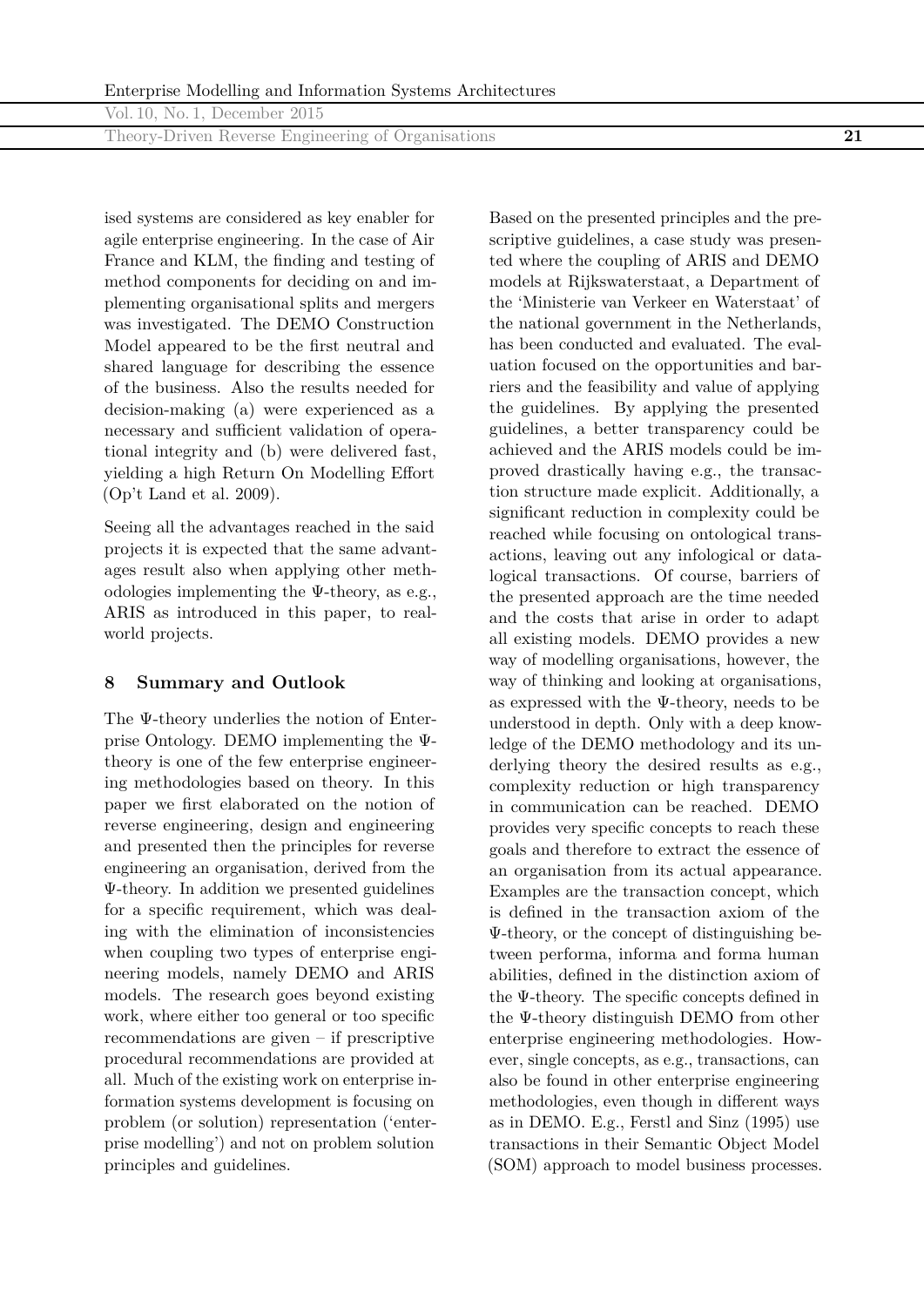The concept of encapsulating tightly coupled tasks by an object and loosely coupling the tasks of different objects via transactions is a key feature of the object-oriented characteristic of the SOM methodology and clearly differs from the transaction concept of DEMO.

The uniqueness of DEMO has not only advantages. The DEMO methodology is used and debated by only a small community of researchers and practitioners so far. The exchange with other communities however, is absolutely necessary and desired in order to improve DEMO and make it widely accepted. One of the biggest disadvantages of DEMO is the notation. The notation as provided by the DEMO models is not self-explaining and differs quite a bit from known modelling notations. It therefore needs an additional investment for reaching the desired understanding and being able e.g., to apply the guidelines suggested in this paper for improving existing models. Further, the continuity from the implementation independent models to the implementation specific models is still under development. This restricts the application of DEMO to specific problem areas. DEMO models are e.g., widely used by management, since it allows for understanding the essence of an organisation and taking strategic decisions.

Having presented the principles for the reverse engineering phase, and guidelines for one specific class of problems, namely the coupling of DEMO and ARIS models, additional guidelines need to be derived for different enterprise engineering types of models. The main focus of the future research is in generalising the guidelines defined for the different types of models allowing for a sound and systematic reverse engineering of organisations. Additionally, the focus of the future work should not only be on guidelines for ontological transactions, but also on guidelines to allow for the integration of the infological as well as the datalogical transactions.

#### **9 Acknowledgements**

This project was supported by the Swiss National Science Foundation (SNSF).

## **References**

- Albani A., Dietz J. L. (2011) Enterprise Ontology Based Development of Information Systems. In: International Journal of Internet and Enterprise Management, Special Issue on Enterprise Systems Modeling and Simulation  $7(1)$ , pp.  $41-63$
- Alter S. (2006) The Work System Method. Work System Press, Larkspur
- Alter S. (2009) Work System Basics. [http://](http://www.stevenalter.com/work-system-basics-2/) [www.stevenalter.com/work-system-basics-](http://www.stevenalter.com/work-system-basics-2/)[2/](http://www.stevenalter.com/work-system-basics-2/). Last Access: 12.11.2013
- Avison D., Fitzgerald G. (2002) Information Systems Development, Methodologies, Techniques and Tools, 3rd ed. McGraw-Hill, London
- Bunge M. (1979) Treatise on Basic Philosophy, A World of Systems Vol. 4. D. Reidel Publishing Company, Dordrecht, The Netherlands
- Checkland P. (1999) Systems Thinking, Systems Practice (Includes a 30-year retrospective). John Wiley & Sons., Chichester, UK
- Chmielewicz K. (1994) Forschungskonzeptionen der Wirtschaftswissenschaft. C.E. Poeschel, Stuttgart
- Crawford D. (ed.) Communications of the ACM – Two Decades of the Language-Action Perspective. 5 Vol. 49. ACM, pp. 44–77
- Davenport T. H. (1993) Process Innovation: Reengineering Work Through Information Technology. Harvard Business School Press, Boston, MA, USA
- Davenport T. H., Short J. E. (1990) The New Industrial Engineering: Information Technology and Business Process Redesign. In: Sloan Management Review 31(4), pp. 1– 31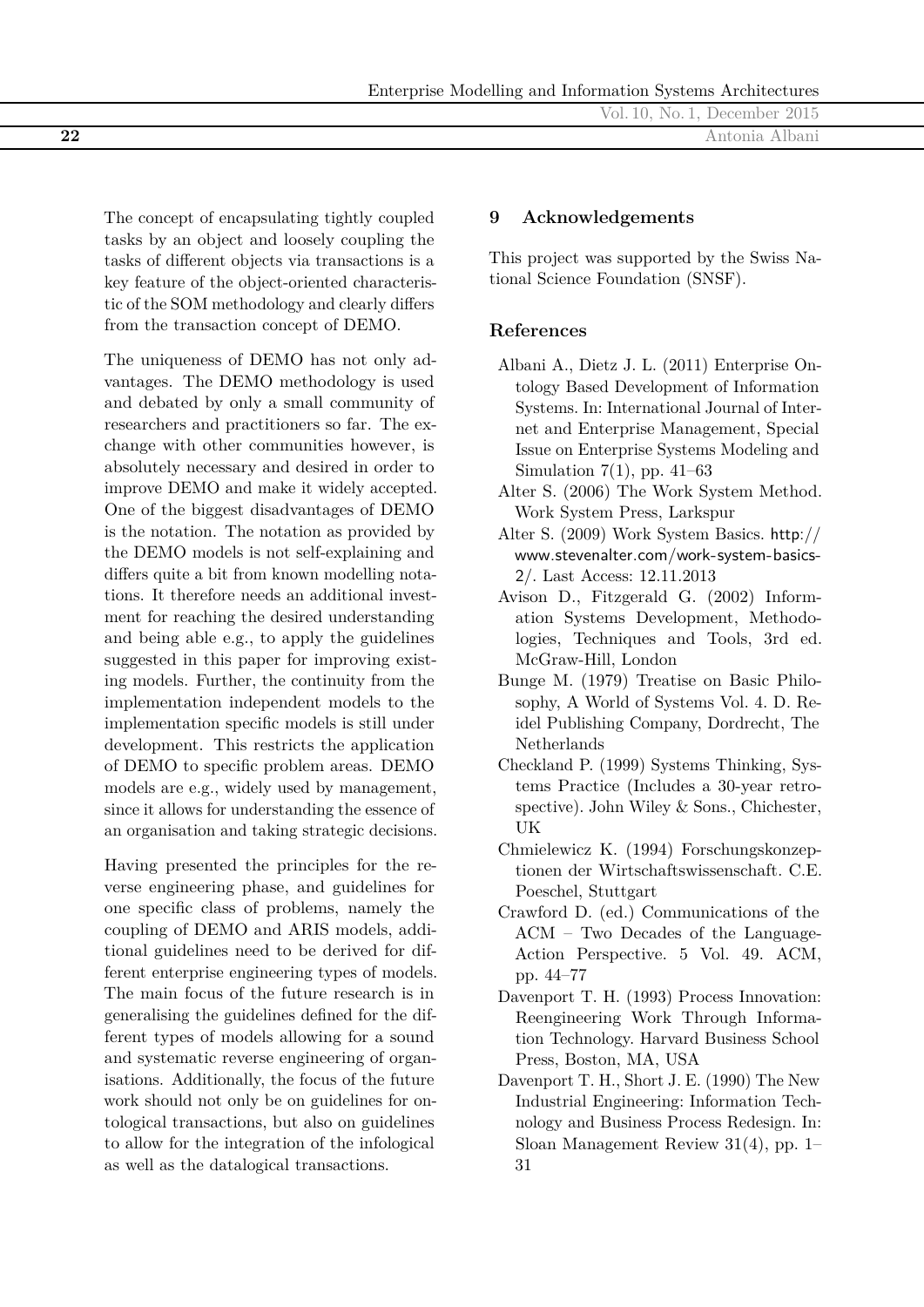Theory-Driven Reverse Engineering of Organisations **23**

- Dietz J. L. (2006a) Enterprise Ontology Theory and Methodology. Springer, Berlin, Heidelberg
- Dietz J. L. (2006b) The Deep Structure of Business Processes. In: Communications of the ACM 49(5), pp. 58–64
- Dietz J. L. (2008) Architecture Building Strategy into Design. Academic Service, Amersfoort, The Netherlands
- Dietz J. L. (2010) Is it Phi Tau Psi or Bullshit? Delft University of Technology, Delft, The Netherlands
- Dietz J. L., Albani A. (2005) Basic notions regarding business processes and supporting information systems. In: Requirements Engineering Journal 10(3), pp. 175–183
- Dietz J. L., Hoogervorst J. (2007) Enterprise Ontology and Enterprise Architecture, how to let them evolve into effective complementary notions. In: GEAO Journal of Enterprise Architecture 2(1)
- Dietz J. L., Hoogervorst J. (2008) Enterprise ontology in enterprise engineering. In: Proceedings of the 2008 ACM symposium on Applied computing. Fortaleza, Ceara, Brazil, pp. 572–579
- Dubin R. (1978) Theory Building. Free Press, London
- Ferstl O. K., Sinz E. J. (1995) Der Ansatz des Semantischen Objektmodells (SOM) zur Modellierung von Geschäftsprozessen. In: Wirtschaftsinformatik 37(3), pp. 209– 220
- Flores F., Ludlow J. (1980) Doing and speaking in the office. In: Fick G., Jr. S. R. H. (eds.) Decision Support Systems, Issues and Challenges. Pergamon Press, New York, pp. 95–118
- Gehlert A., Schermann M., Pohl K., Krcmar H. (2009) Towards a research method for theory driven design research. In: Hansen H. R., Karagiannis D., Fill H. G. (eds.) Business Services: Konzepte, Technologien, Anwendungen; Proceedings der 9. Internationalen Tagung Wirtschaftsinformatik. Österreichische Computer Gesell-

schaft, Vienna, Austria, pp. 441–450

- Goldkuhl G., Lyytinen K. A. (1982) Language action view of information systems. In: Ginzberg M., Ross C. (eds.) 3rd International conference on information systems. TIMS/SIMS/ACM
- Gregor S. (2002) Design Theory in Information Systems. In: Australasian Journal of Information Systems  $10(1)$ , pp. 14–22
- Hammer M. (1990) Reengineering Work: Don't Automate, Obliterate. In: Harvard Business Review 68(4), pp. 104–112
- Hammer M., Champy J. (1993) Reengineering the Corporation – A Manifesto for Business Revolution. Harper Collins Publishers, New York
- Hoogervorst J. A. (2004) Enterprise Architecture: enabling integration, agility, and change. In: Journal of Cooperative Information Systems 13(3), pp. 213–233
- Ilnseher J. (2007) Trends in Enterprise Modelling Methodologies – Overview and Comparison (in German). University of Augsburg
- Krouwel M. R., Op't Land M. (2011) Combining DEMO and Normalized Systems for Developing Agile Enterprise Information Systems. In: Albani A., Dietz J. L., Verelst J. (eds.) 1st Enterprise Engineering Working Conference (EEWC) Vol. LNBIP 79. Springer, Antwerp, Belgium, pp. 31–45
- Markus M. L., Majchrazak A., Gasser L. (2002) A design theory for systems that support emergent knowledge processes. In: MIS Quarterly 26(3), pp. 179–212
- Mesarovic M., Macko D., Takahara Y. (1970) Theory of Hierarchical, Multilevel Systems. Academic Press, New York
- Mulder H. (2006) Rapid Enterprise Design. PhD, Delft University of Technology, The Netherlands
- Nagel K. (1990) Nutzen der Informationsverarbeitung Vol. 2. Oldenbourg, München, Wien
- Op't Land M. (2008) Applying Architecture and Ontology to the Splitting and Allying